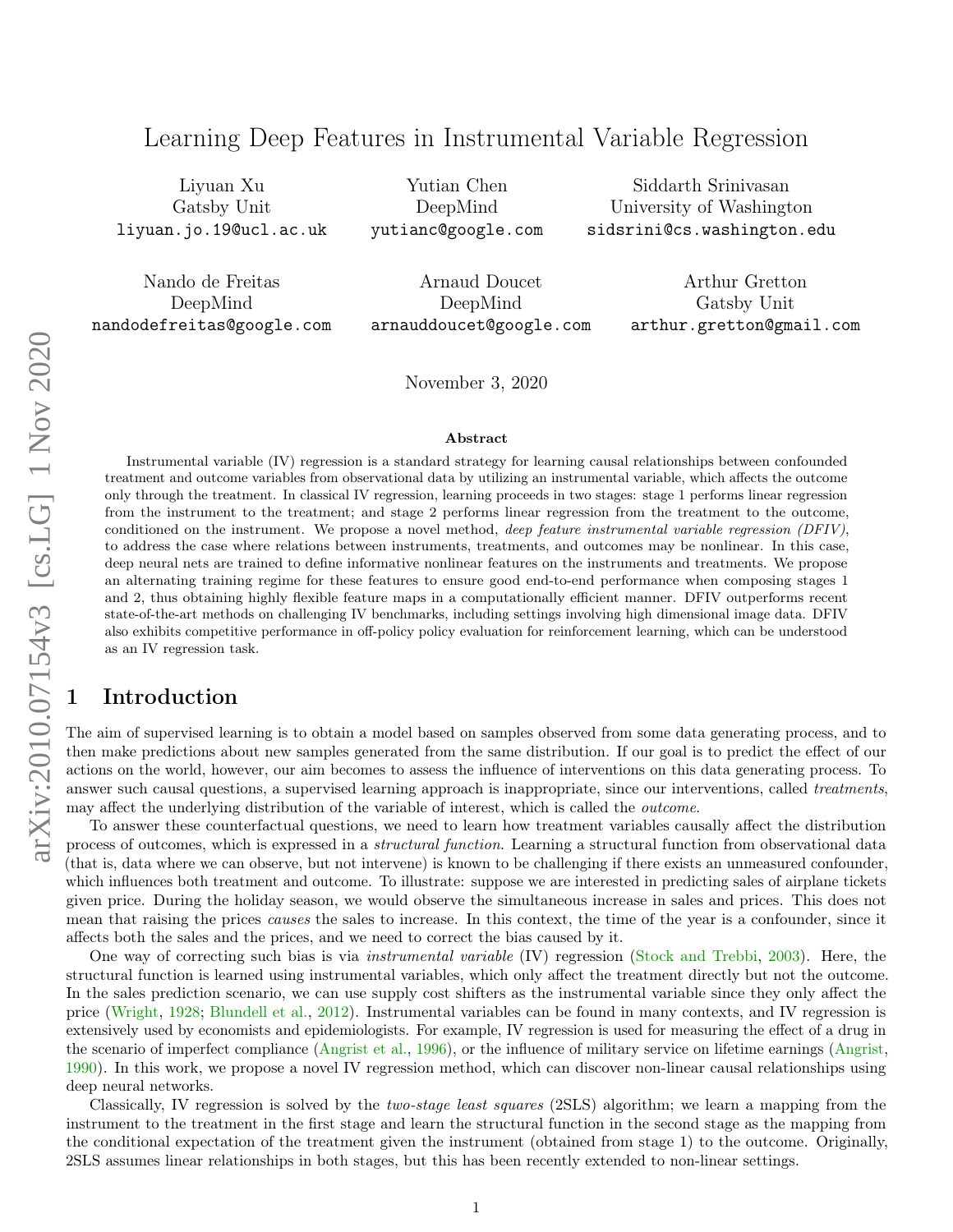One approach has been to use non-linear feature maps. Sieve IV [\(Newey and Powell,](#page-7-2) [2003;](#page-7-2) [Chen and Christensen,](#page-7-3) [2018\)](#page-7-3) uses a finite number of basis functions explicitly specified. Kernel IV (KIV) [\(Singh et al.,](#page-8-2) [2019\)](#page-8-2) and Dual IV regression [\(Muandet et al.,](#page-7-4) [2019\)](#page-7-4) extend sieve IV to allow for an infinite number of basis functions using reproducing kernel Hibert spaces (RKHS). Although these methods enjoy desirable theoretical properties, the flexibility of the model is limited, since all existing work uses the prespecified features.

Another approach is to perform the stage 1 regression through conditional density estimation [\(Carrasco et al.,](#page-7-5) [2007;](#page-7-5) [Darolles et al.,](#page-7-6) [2011;](#page-7-6) [Hartford et al.,](#page-7-7) [2017\)](#page-7-7). One advantage of this approach is that it allows for flexible models, including deep neural nets, as proposed in the DeepIV algorithm of [\(Hartford et al.,](#page-7-7) [2017\)](#page-7-7). It is known, however, that conditional density estimation is costly and often suffers from high variance when the treatment is high-dimensional. This issue is known as "forbidden regression", and is discussed in [Angrist and Pischke](#page-7-8) [\(2009,](#page-7-8) §4.6.1) and [Bennett et al.](#page-7-9) [\(2019\)](#page-7-9).

To mitigate the "forbidden regression" problem, [Bennett et al.](#page-7-9) [\(2019\)](#page-7-9) propose DeepGMM, a method inspired by the optimally weighted Generalized Method of Moments (GMM) [\(Hansen,](#page-7-10) [1982\)](#page-7-10) to find a structural function ensuring that the regression residual and the instrument are independent. Although this approach can handle high-dimensional treatment variables and deep NNs as feature extractors, the learning procedure might not be as stable as 2SLS approach, since it involves solving a smooth zero-sum game.

In this paper, we propose *Deep Feature Instrumental Variable Regression* (DFIV), which aims to combine the advantages of all previous approaches, while avoiding their limitations. In DFIV, we use deep neural nets to adaptively learn feature maps in the 2SLS approach, which allows us to fit highly nonlinear structural functions, as in DeepGMM and DeepIV. DFIV avoids the "forbidden regression" issue in DeepIV, however, since it does not rely on conditional density estimation. As in sieve IV and KIV, DFIV learns the conditional expectation of the feature maps in stage 1 and uses the predicted features in stage 2, but with the additional advantage of learned features. We empirically show that DFIV performs better than other methods on several IV benchmarks, and apply DFIV successfully to off-policy policy evaluation, which is a fundamental problem in Reinforcement Learning (RL).

The paper is structured as follows. In Section [2,](#page-1-0) we formulate the IV regression problem and introduce two-stage least-squares regression. In Section [3,](#page-2-0) we give a detailed description of our DFIV method. We demonstrate the empirical performance of DFIV in Section [4,](#page-4-0) covering three settings: a classical demand prediction example from econometrics, a challenging IV setting where the treatment consists of high-dimensional image data, and the problem of off-policy policy evaluation in reinforcement learning.

### <span id="page-1-0"></span>2 Preliminaries

#### 2.1 Problem Setting of Instrumental Variable Regression

We begin with a description of the IV setting. We observe a treatment  $X \in \mathcal{X}$ , where  $\mathcal{X} \subset \mathbb{R}^{\bar{d}_X}$ , and an outcome  $Y \in \mathcal{Y}$ , where  $\mathcal{Y} \subset \mathbb{R}$ . an unobserved confounder that affects both  $X$  and  $Y$ . This causal relationship can be represented with the following structural causal model:

$$
Y = f_{\text{struct}}(X) + \varepsilon, \quad \mathbb{E}\left[\varepsilon\right] = 0, \quad \mathbb{E}\left[\varepsilon|X\right] \neq 0,\tag{1}
$$

<span id="page-1-4"></span><span id="page-1-2"></span>

where  $f_{\text{struct}}$  is called the structural function, which we assume to be continuous, and  $\varepsilon$  is an additive noise term. This specific confounding assumption is necessary for the IV problem.

In [Bareinboim and Pearl](#page-7-11)  $(2012)$ , it is shown that we cannot learn  $f_{\text{struct}}$  if we allow any type of confounders. The challenge is that  $\mathbb{E}[\varepsilon|X] \neq 0$ , which reflects the existence of a confounder. Hence, we cannot use ordinary supervised learning techniques since  $f_{struct}(x) \neq \mathbb{E}[Y|X=x]$ . Here, we assume there is no observable confounder but we may easily include this, as discussed in Appendix [B.](#page-9-0)

To deal with the hidden confounder  $\varepsilon$ , we assume to have access to an instrumental variable  $Z \in \mathcal{Z}$  which satisfies the following assumption.

<span id="page-1-1"></span>**Assumption 1.** The conditional distribution  $P(X|Z)$  is not constant in Z and  $\mathbb{E}[\varepsilon|Z] = 0$ .

Intuitively, Assumption [1](#page-1-1) means that the instrument Z induces variation in the treatment X but is uncorrelated with the hidden confounder  $\varepsilon$ . Again, for simplicity, we assume  $\mathcal{Z} \subset \mathbb{R}^{d_Z}$ . The causal graph describing these relationships is shown in Figure  $1<sup>1</sup>$  $1<sup>1</sup>$ .

Given Assumption [1,](#page-1-1) we can see that the function  $f_{struct}$  satisfies the operator equation  $\mathbb{E}[Y|Z] = \mathbb{E}[f_{struct}(X)|Z]$  by taking expectation conditional on Z of both sides of [\(1\)](#page-1-4). Solving this equation, however, is known to be ill-posed [\(Nashed](#page-7-12)

<span id="page-1-3"></span><sup>&</sup>lt;sup>1</sup>[We show the simplest causal graph in Figure](#page-7-12) [1.](#page-1-1) It entails  $Z \perp z$ , but we only require Z and  $\varepsilon$  to be uncorrelated in Assumption 1. Of course, [this graph also says that](#page-7-12) Z is not independent of  $\varepsilon$  when conditioned on X observations.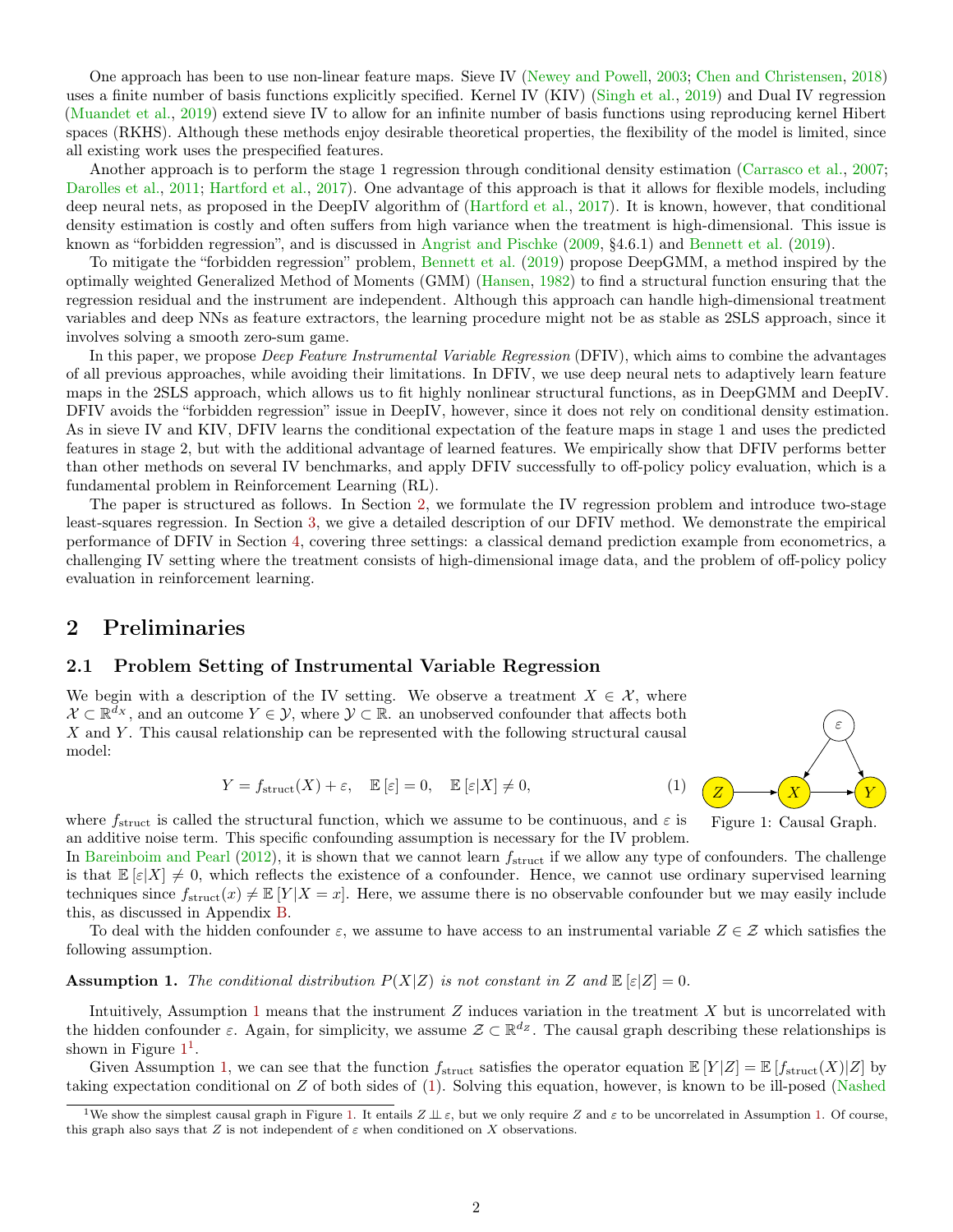[and Wahba,](#page-7-12) [1974\)](#page-7-12). To address this, recent works [\(Carrasco et al.,](#page-7-5) [2007;](#page-7-5) [Darolles et al.,](#page-7-6) [2011;](#page-7-6) [Muandet et al.,](#page-7-4) [2019;](#page-7-4) [Singh](#page-8-2) [et al.,](#page-8-2) [2019\)](#page-8-2) minimize the following regularized loss  $\mathcal L$  to obtain the estimate  $f_{\text{struct}}$ :

<span id="page-2-1"></span>
$$
\hat{f}_{\text{struct}} = \underset{f \in \mathcal{F}}{\text{arg min}} \mathcal{L}(f), \quad \mathcal{L}(f) = \mathbb{E}_{YZ} \left[ (Y - \mathbb{E}_{X|Z} \left[ f(X) \right])^2 \right] + \Omega(f), \tag{2}
$$

where F is an arbitrary space of continuous functions and  $\Omega(f)$  is a regularizer on f.

### 2.2 Two Stage Least Squares Regression

A number of works [\(Newey and Powell,](#page-7-2) [2003;](#page-7-2) [Singh et al.,](#page-8-2) [2019\)](#page-8-2) tackle the minimization problem [\(2\)](#page-2-1) using two-stage least squares (2SLS) regression, in which the structural function is modeled as  $f_{struct}(x) = \boldsymbol{u}^\top \boldsymbol{\psi}(x)$ , where  $\boldsymbol{u}$  is a learnable weight vector and  $\psi(x)$  is a vector of fixed basis functions. For example, linear 2SLS used the identity map  $\psi(x) = x$ , while sieve IV [\(Newey and Powell,](#page-7-2) [2003\)](#page-7-2) uses Hermite polynomials.

In the 2SLS approach, an estimate  $\hat{u}$  is obtained by solving two regression problems successively. In stage 1, we estimate the conditional expectation  $\mathbb{E}_{X|z} [\psi(X)]$  as a function of z. Then in stage 2, as  $\mathbb{E}_{X|z} [f(X)] = \mathbf{u}^\top \mathbb{E}_{X|z} [\psi(X)]$ , we minimize  $\mathcal L$  with  $\mathbb E_{X|z}$   $[f(X)]$  being replaced by the estimate obtained in stage 1.

Specifically, we model the conditional expectation as  $\mathbb{E}_{X|z} [\psi(X)] = V\phi(z)$ , where  $\phi(z)$  is another vector of basis functions and V is a matrix to be learned. Again, there exist many choices for  $\phi(z)$ , which can be infinite-dimensional, but we assume the dimensions of  $\psi(x)$  and  $\phi(z)$  to be  $d_1, d_2 < \infty$  respectively.

In stage 1, the matrix  $V$  is learned by minimizing the following loss.

$$
\hat{\mathbf{V}} = \underset{\mathbf{V} \in \mathbb{R}^{d_1 \times d_2}}{\arg \min} \mathcal{L}_1(\mathbf{V}), \quad \mathcal{L}_1(\mathbf{V}) = \mathbb{E}_{X,Z} \left[ \|\psi(X) - \mathbf{V}\phi(Z)\|^2 \right] + \lambda_1 \|\mathbf{V}\|^2, \tag{3}
$$

where  $\lambda_1 > 0$  is a regularization parameter. This is a linear ridge regression problem with multiple targets, which can be solved analytically. In stage 2, given  $\hat{V}$ , we can obtain  $u$  by minimizing the loss

$$
\hat{\mathbf{u}} = \underset{\mathbf{u} \in \mathbb{R}^{d_1}}{\arg \min} \mathcal{L}_2(\mathbf{u}), \quad \mathcal{L}_2(\mathbf{u}) = \mathbb{E}_{Y,Z} \left[ \|Y - \mathbf{u}^\top \hat{\mathbf{V}} \phi(Z)\|^2 \right] + \lambda_2 \|\mathbf{u}\|^2, \tag{4}
$$

where  $\lambda_2 > 0$  is another regularization parameter. Stage 2 corresponds to a ridge linear regression from  $\hat{V}\phi(Z)$  to Y, and also enjoys a closed-form solution. Given the learned weights  $\hat{u}$ , the estimated structural function is  $\hat{f}_{struct}(x) = \hat{u}^{\top}\psi(x)$ .

## <span id="page-2-0"></span>3 DFIV Algorithm

In this section, we develop the DFIV algorithm. Similarly to [Singh et al.](#page-8-2) [\(2019\)](#page-8-2), we assume that we do not necessarily have access to observations from the joint distribution of  $(X, Y, Z)$ . Instead, we are given m observations of  $(X, Z)$  for stage 1 and *n* observations of  $(Y, Z)$  for stage 2. We denote the stage 1 observations as  $(x_i, z_i)$  and the stage 2 observations as  $(\tilde{y}_i, \tilde{z}_i)$ . If observations of  $(X, Y, Z)$  are given for both stages, we can evaluate the out-of-sample losses, and these losses can be used for hyper-parameter tuning of  $\lambda_1, \lambda_2$  (Appendix [A\)](#page-9-1).

DFIV uses the following models

$$
f_{\text{struct}}(x) = \boldsymbol{u}^{\top} \boldsymbol{\psi}_{\theta_X}(x) \quad \text{and} \quad \mathbb{E}_{X|z} \left[ \boldsymbol{\psi}_{\theta_X}(X) \right] = \boldsymbol{V} \boldsymbol{\phi}_{\theta_Z}(z), \tag{5}
$$

where  $u \in \mathbb{R}^{d_1}$  and  $V \in \mathbb{R}^{d_1 \times d_2}$  are the parameters, and  $\psi_{\theta_X}(x) \in \mathbb{R}^{d_1}$  and  $\phi_{\theta_Z}(z) \in \mathbb{R}^{d_2}$  are the neural nets parameterised by  $\theta_X$  and  $\theta_Z$ , respectively. As in the original 2SLS algorithm, we learn  $\mathbb{E}_{X|z}[\psi_{\theta_X}(X)]$  in stage 1 and  $f_{struct}(x)$  in stage 2. In addition to the weights u and V, however, we also learn the parameters of the feature maps,  $\theta_X$  and  $\theta_Z$ . Hence, we need to alternate between stages 1 and 2, since the conditional expectation  $\mathbb{E}_{X|z} [\psi_{\theta_X}(X)]$  changes during training.

**Stage 1 Regression** The goal of stage 1 is to estimate the conditional expectation  $\mathbb{E}_{X|z} [\psi_{\theta_X}(X)] \simeq V \psi_{\theta_Z}(z)$  by learning the matrix V and parameter  $\theta_Z$ , with  $\theta_X = \hat{\theta}_X$  given and fixed. Given the stage 1 data  $(x_i, z_i)$ , this can be done by minimizing the empirical estimate of  $\mathcal{L}_1$ ,

$$
\hat{\mathbf{V}}^{(m)}, \hat{\theta}_Z = \underset{\mathbf{V}, \theta_Z}{\arg \min} \mathcal{L}_1^{(m)}(\mathbf{V}, \theta_Z), \ \mathcal{L}_1^{(m)} = \frac{1}{m} \sum_{i=1}^m \|\psi_{\hat{\theta}_X}(x_i) - \mathbf{V} \phi_{\theta_Z}(z_i)\|^2 + \lambda_1 \|\mathbf{V}\|^2. \tag{6}
$$

Note that the feature map  $\psi_{\hat{\theta}_X}(X)$  is fixed during stage 1, since this is the "target variable." If we fix  $\theta_Z$ , the minimization problem [\(6\)](#page-2-2) reduces to a linear ridge regression problem with multiple targets, whose solution as a function of  $\theta_X$  and  $\theta_Z$ is given analytically by

<span id="page-2-3"></span><span id="page-2-2"></span>
$$
\hat{\mathbf{V}}^{(m)}(\theta_X, \theta_Z) = \Psi_1^\top \Phi_1 (\Phi_1^\top \Phi_1 + m\lambda_1 I)^{-1},\tag{7}
$$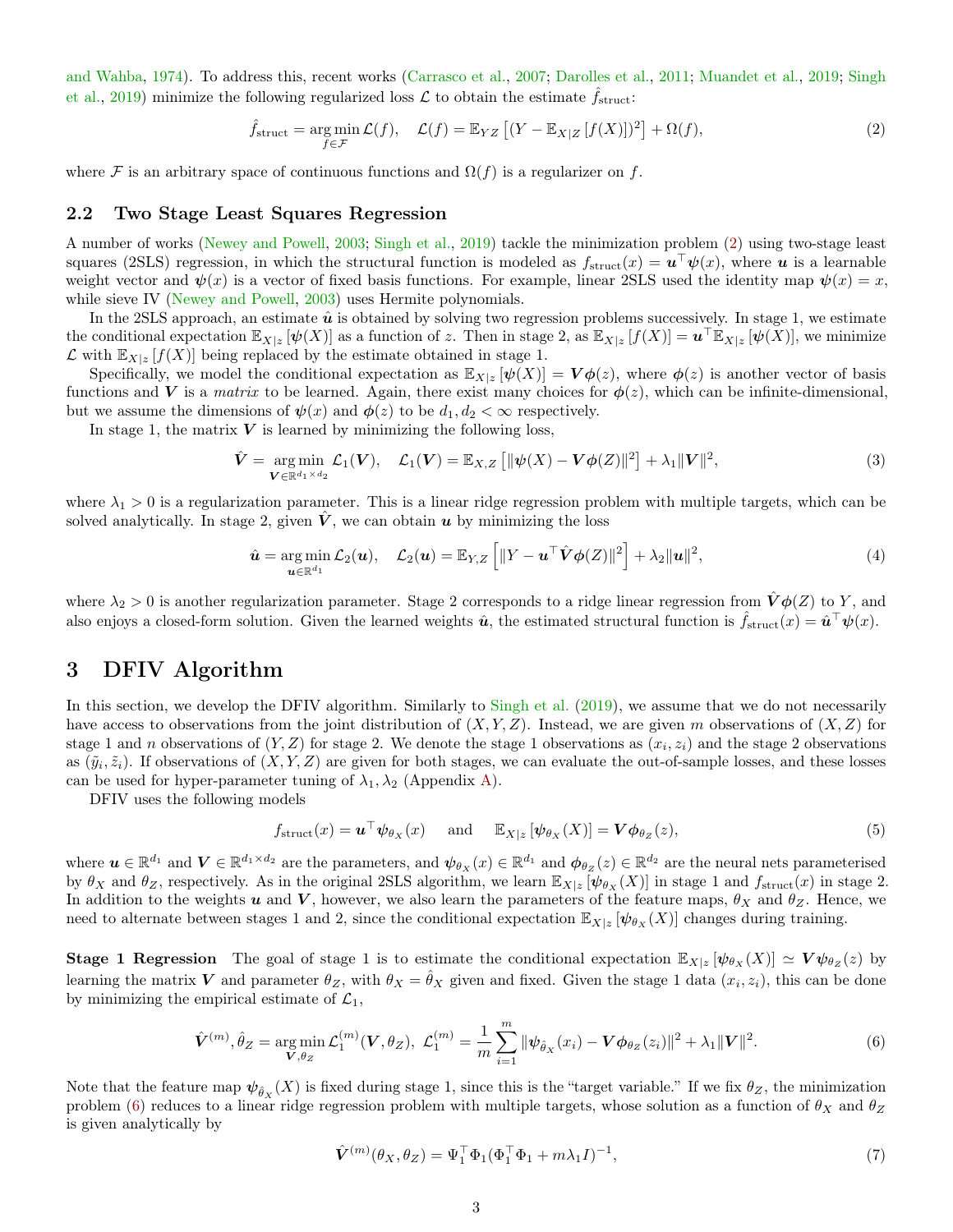where  $\Phi_1, \Psi_1$  are feature matrices defined as  $\Psi_1 = [\psi_{\theta_X}(x_1), \dots, \psi_{\theta_X}(x_m)]^\top \in \mathbb{R}^{m \times d_1}$  and  $\Phi_1 = [\phi_{\theta_Z}(z_1), \dots, \phi_{\theta_Z}(z_m)]^\top \in$  $\mathbb{R}^{m \times d_2}$ . We can then learn the parameters  $\theta_Z$  of the adaptive features  $\psi_{\theta_Z}$  by minimizing the loss  $\mathcal{L}_1^{(m)}$  at  $\bm{V} = \hat{\bm{V}}^{(m)}(\hat{\theta}_X, \theta_Z)$ using gradient descent. For simplicity, we introduce a small abuse of notation by denoting as  $\hat{\theta}_Z$  the result of a user-chosen number of gradient descent steps on the loss [\(6\)](#page-2-2) with  $\hat{V}^{(m)}(\hat{\theta}_X,\theta_Z)$  from [\(7\)](#page-2-3), even though  $\hat{\theta}_Z$  need not attain the minimum of the non-convex loss [\(6\)](#page-2-2). We then write  $\hat{V}^{(m)} := \hat{V}^{(m)}(\hat{\theta}_X, \hat{\theta}_Z)$ . While this trick of using an analytical estimate of the linear output weights of a deep neural network might not lead to significant gains in standard supervised learning, it turns out to be very important in the development of our 2SLS algorithm. As shown in the following section, the analytical estimate  $\hat{V}^{(m)}(\theta_X,\hat{\theta}_Z)$  (now considered as a function of  $\theta_X$ ) will be used to backpropagate to  $\theta_X$  in stage 2.

**Stage 2 Regression** In stage 2, we learn the structural function by computing the weight vector  $u$  and parameter  $\theta_X$  while fixing  $\theta_Z = \hat{\theta}_Z$ , and thus the corresponding feature map  $\phi_{\hat{\theta}_Z}(z)$ . Given the data  $(\tilde{y}_i, \tilde{z}_i)$ , we can minimize the empirical version of  $\mathcal{L}_2$ , defined as

$$
\hat{\boldsymbol{u}}^{(n)}, \hat{\theta}_X = \underset{\boldsymbol{u} \in \mathbb{R}^{d_1}, \theta_X}{\arg \min} \mathcal{L}_2^{(n)}(\boldsymbol{u}, \theta_X), \quad \mathcal{L}_2^{(n)} = \frac{1}{n} \sum_{i=1}^n (\tilde{y}_i - \boldsymbol{u}^\top \hat{\boldsymbol{V}}^{(m)} \boldsymbol{\phi}_{\hat{\theta}_Z}(\tilde{z}_i))^2 + \lambda_2 \|\boldsymbol{u}\|^2. \tag{8}
$$

Again, for a given  $\theta_X$ , we can solve the minimization problem [\(8\)](#page-3-0) for **u** as a function of  $\hat{\mathbf{V}}^{(m)} := \hat{\mathbf{V}}^{(m)}(\theta_X, \hat{\theta}_Z)$  by a linear ridge regression

<span id="page-3-1"></span><span id="page-3-0"></span>
$$
\hat{\boldsymbol{u}}^{(n)}(\theta_X, \hat{\theta}_Z) = \left(\hat{\boldsymbol{V}}^{(m)} \Phi_2^\top \Phi_2 (\hat{\boldsymbol{V}}^{(m)})^\top + n \lambda_2 I\right)^{-1} \hat{\boldsymbol{V}}^{(m)} \Phi_2^\top \boldsymbol{y}_2,\tag{9}
$$

where  $\Phi_2 = [\phi_{\hat{\theta}_Z}(\tilde{z}_1), \dots, \phi_{\hat{\theta}_Z}(\tilde{z}_n)]^\top \in \mathbb{R}^{n \times d_2}$  and  $\mathbf{y}_2 = [\tilde{y}_1, \dots, \tilde{y}_n]^\top \in \mathbb{R}^n$ .

The loss  $\mathcal{L}_2^{(n)}$  explicitly depends on the parameters  $\theta_X$  and we can backpropagate it to  $\theta_X$  via  $\hat{V}^{(m)}(\theta_X,\hat{\theta}_Z)$ , even though the samples of the treatment variable  $X$  do not appear in stage 2 regression. We again introduce a small abuse of notation for simplicity, and denote by  $\hat{\theta}_X$  the estimate obtained after a few gradient steps on [\(8\)](#page-3-0) with  $\hat{u}^{(n)}(\theta_X, \hat{\theta}_Z)$  from [\(9\)](#page-3-1), even though  $\hat{\theta}_X$  need not minimize the non-convex loss [\(8\)](#page-3-0). We then have  $\hat{\mathbf{u}}^{(n)} = \hat{\mathbf{u}}^{(n)}(\hat{\theta}_X, \hat{\theta}_Z)$ . After updating  $\hat{\theta}_X$ , we need to update  $\hat{\theta}_Z$  accordingly. We do not attempt to backpropagate through the estimate  $\hat{\theta}_Z$  to do this, however, as this would be too computationally expensive; instead, we alternate stages 1 and 2. We also considered updating  $\hat{\theta}_X$  and  $\hat{\theta}_Z$ jointly to optimize the loss  $\mathcal{L}_2^{(n)}$ , but this fails, as discussed in Appendix [E.](#page-12-0)

**Computational Complexity** The computational complexity of the algorithm is  $O(md_1d_2 + d_2^3)$  for stage 1, while stage 2 requires additional  $O(nd_1d_2 + d_1^3)$  computations. This is small compared to KIV [\(Singh et al.,](#page-8-2) [2019\)](#page-8-2), which takes  $O(m^3)$ and  $O(n^3)$ , respectively. We can further speed up the learning by using mini-batch training as shown in Algorithm [1.](#page-3-2)

#### Algorithm 1 Deep Feature Instrumental Variable Regression

<span id="page-3-2"></span>**Input:** Stage 1 data  $(x_i, z_i)$ , Stage 2 data  $(\tilde{y}_i \tilde{z}_i)$ , Regularization parameters  $(\lambda_1, \lambda_2)$ . Initial values  $\hat{\theta}_X, \hat{\theta}_Z$ . Mini-batch size  $(m_b, n_b)$ . Number of updates in each stage  $(T_1, T_2)$ .

**Output:** Estimated structural function  $f_{struct}(x)$ 

1: repeat

2: Sample  $m_b$  stage 1 data  $(x_i^{(b)}, z_i^{(b)})$  and  $n_b$  stage 2 data  $(\tilde{y}_i^{(b)}, \tilde{z}_i^{(b)})$ . 3: for  $t = 1$  to  $T_1$  do 4: Return function  $\hat{V}^{(m_b)}(\hat{\theta}_X, \theta_Z)$  in [\(7\)](#page-2-3) using  $(x_i^{(b)}, z_i^{(b)})$ 5: Update  $\hat{\theta}_Z \leftarrow \hat{\theta}_Z - \alpha \nabla_{\theta_Z} \mathcal{L}_1^{(m_b)}(\hat{\mathbf{V}}^{(m_b)}(\hat{\theta}_X, \theta_Z), \theta_Z)|_{\theta_Z = \hat{\theta}_Z}$  $\setminus$  Stage 1 learning 6: end for 7: for  $t = 1$  to  $T_2$  do 8: Return function  $\hat{\mathbf{u}}^{(n_b)}(\theta_X, \hat{\theta}_Z)$  in [\(9\)](#page-3-1) using  $(\tilde{y}_i^{(b)}, \tilde{z}_i^{(b)})$  and function  $\hat{V}^{(m_b)}(\theta_X, \hat{\theta}_Z)$ 9: Update  $\hat{\theta}_X \leftarrow \hat{\theta}_X - \alpha \nabla_{\theta_X} \mathcal{L}_2^{(n_b)}(\hat{\boldsymbol{u}}^{(n_b)}(\theta_X, \hat{\theta}_Z), \theta_X)|_{\theta_X = \hat{\theta}_X}$  $\setminus \$  Stage 2 learning 10: end for 11: until convergence 12: Compute  $\hat{\mathbf{u}}^{(n)} := \hat{\mathbf{u}}^{(n)}(\hat{\theta}_X, \hat{\theta}_Z)$  from [\(9\)](#page-3-1) using entire dataset. 13: **return**  $\hat{f}_{\text{struct}}(x) = (\hat{\boldsymbol{u}}^{(n)})^{\top} \boldsymbol{\psi}_{\hat{\theta}_X}(x)$ 

Here,  $\hat{V}^{(m_b)}$  and  $\hat{u}^{(n_b)}$  are the functions given by [\(7\)](#page-2-3) and [\(9\)](#page-3-1) calculated using mini-batches of data. Similarly,  $\mathcal{L}_1^{(m_b)}$ and  $\mathcal{L}_1^{(n_b)}$  are the stage 1 and 2 losses for the mini-batches. We recommend setting the batch size large enough so that  $\hat{V}^{(m_b)}$ ,  $\hat{u}^{(n_b)}$  do not diverge from  $\hat{V}^{(m)}$ ,  $\hat{u}^{(n)}$  computed on the entire dataset. Furthermore, we observe that setting  $T_1 > T_2$ , i.e. updating  $\theta_Z$  more frequently than  $\theta_X$ , stabilizes the learning process.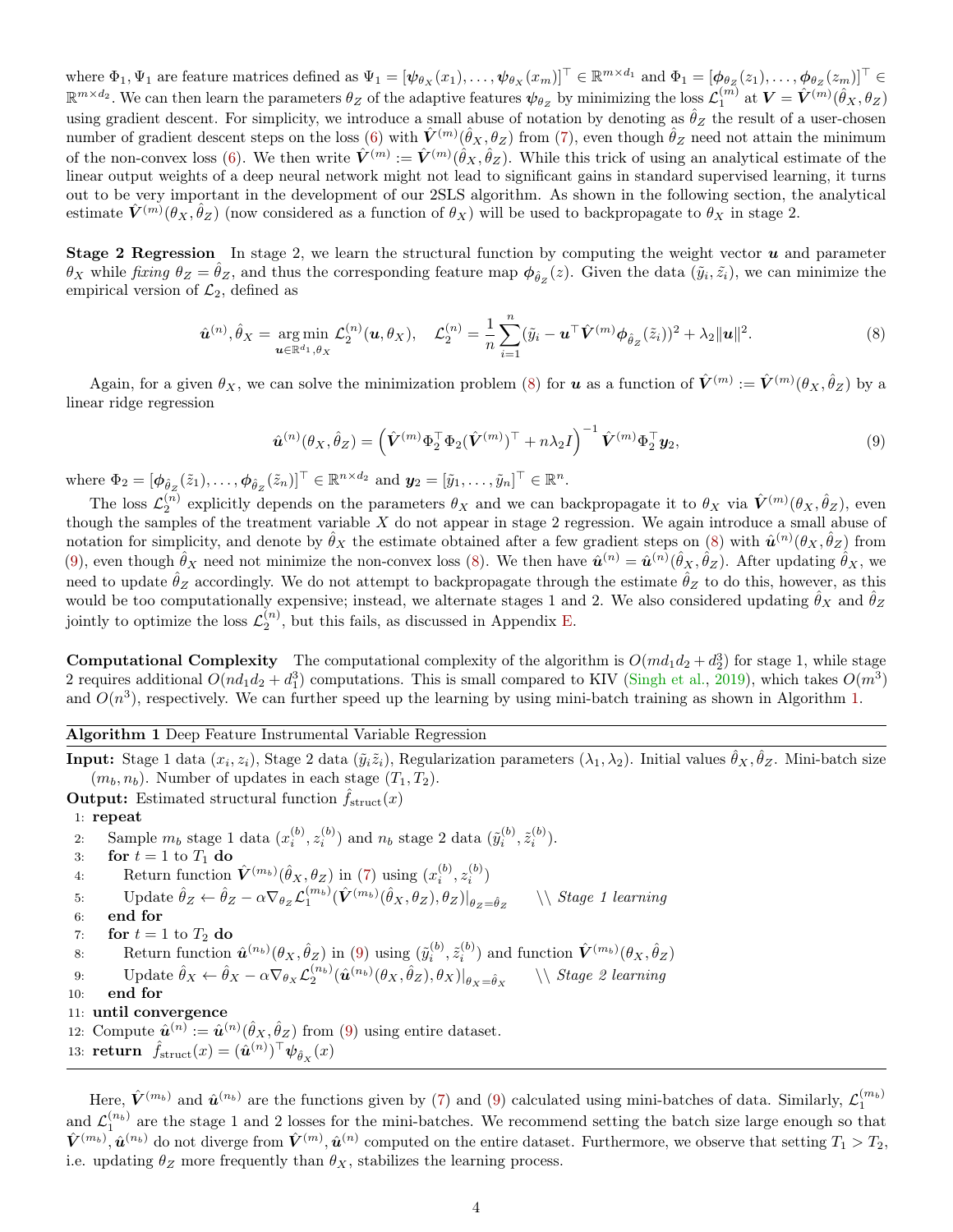

Figure 2: MSE for demand design dataset with low dimensional confounders.

### <span id="page-4-1"></span><span id="page-4-0"></span>4 Experiments

In this section, we report the empirical performance of the DFIV method. The evaluation considers both low and high-dimensional treatment variables. We used the demand design dataset of [Hartford et al.](#page-7-7) [\(2017\)](#page-7-7) for benchmarking in the low and high-dimensional cases, and we propose a new setting for the high-dimensional case based on the dSprites dataset [\(Matthey et al.,](#page-7-13) [2017\)](#page-7-13). In the deep RL context, we also apply DFIV to perform off-policy policy evaluation (OPE). The network architecture and hyper-parameters are provided in Appendix [F.](#page-13-0) The algorithms in the first two experiments are implemented using PyTorch [\(Paszke et al.,](#page-8-3) [2019\)](#page-8-3) and the OPE experiments are implemented using TensorFlow [\(Abadi](#page-6-1) [et al.,](#page-6-1) [2015\)](#page-6-1) and the Acme RL framework [\(Hoffman et al.,](#page-7-14) [2020\)](#page-7-14). The code is included in the supplemental material.

#### 4.1 Demand Design Experiments

The demand design dataset is a synthetic dataset introduced by [Hartford et al.](#page-7-7) [\(2017\)](#page-7-7) that is now a standard benchmarking dataset for testing nonlinear IV methods. In this dataset, we aim to predict the demands on airplane tickets Y given the price of the tickets P. The dataset contains two observable confounders, which are the time of year  $T \in [0, 10]$  and customer groups  $S \in \{1, ..., 7\}$  that are categorized by the levels of price sensitivity. Further, the noise in Y and P is correlated, which indicates the existence of an unobserved confounder. The strength of the correlation is represented by  $\rho \in [0, 1]$ . To correct the bias caused by this hidden confounder, the fuel price C is introduced as an instrumental variable. Details of the data generation process can be found in Appendix [D.1.](#page-11-0) In DFIV notation, the treatment is  $X = P$ , the instrument is  $Z = C$ , and  $(T, S)$  are the observable confounders.

We compare the DFIV method to three leading modern competitors, namely KIV [\(Singh et al.,](#page-8-2) [2019\)](#page-8-2), DeepIV [\(Hartford](#page-7-7) [et al.,](#page-7-7) [2017\)](#page-7-7), and DeepGMM [\(Bennett et al.,](#page-7-9) [2019\)](#page-7-9). We used the DFIV method with observable confounders, as introduced in Appendix [B.](#page-9-0) Note that DeepGMM does not have an explicit mechanism for incorporating observable confounders. The solution we use, proposed by [Bennett et al.](#page-7-9) [\(2019,](#page-7-9) p. 2), is to incorporate these observables in both instrument and treatment; hence we apply DeepGMM with treatment  $X = (P, T, S)$  and instrumental variable  $Z = (C, T, S)$ . Although this approach is theoretically sound, this makes the problem unnecessary difficult since it ignores the fact that we only need to consider the conditional expectation of P given Z.

We used a network with a similar number of parameters to DeepIV as the feature maps in DFIV and models in DeepGMM. We tuned the regularizers  $\lambda_1, \lambda_2$  as discussed in Appendix [A,](#page-9-1) with the data evenly split for stage 1 and stage 2. We varied the correlation parameter  $\rho$  and dataset size, and ran 20 simulations for each setting. Results are summarized in Figure [2.](#page-4-1)

Next, we consider a case, introduced by [Hartford et al.](#page-7-7) [\(2017\)](#page-7-7), where the customer type  $S \in \{1, \ldots, 7\}$  is replaced with an image of the corresponding handwritten digit from the MNIST dataset [\(LeCun and Cortes,](#page-7-15) [2010\)](#page-7-15). This reflects the fact that we cannot know the exact customer type, and thus we need to estimate it from noisy high-dimensional data. Note that although the confounder is high-dimensional, the treatment variable is still real-valued, i.e. the price P of the tickets. Figure [3](#page-5-0) presents the results for this high-dimensional confounding case. Again, we train the networks with a similar number of learnable parameters to DeepIV in DFIV and DeepGMM, and hyper-parameters are set in the way discussed in Appendix [A.](#page-9-1) We ran 20 simulations with data size  $n + m = 5000$  and report the mean and standard error.

Our first observation from Figure [2](#page-4-1) and [3](#page-5-0) is that the level  $\rho$  of correlation has no significant impact on the error under any of the IV methods, indicating that all approaches correctly account for the effect of the hidden confounder. This is consistent with earlier results on this dataset using KIV and DeepIV [\(Singh et al.,](#page-8-2) [2019;](#page-8-2) [Hartford et al.,](#page-7-7) [2017\)](#page-7-7). We note that DeepGMM does not perform well in this demand design problem. This may be due to the current DeepGMM approach to handling observable confounders, which might not be optimal. KIV performed reasonably well for small sample sizes and low-dimensional data, but it did less well in the high-dimensional MNIST case due to its less expressive features. In high dimensions, DeepIV performed well, since the treatment variable was unidimensional and the "forbidden regression"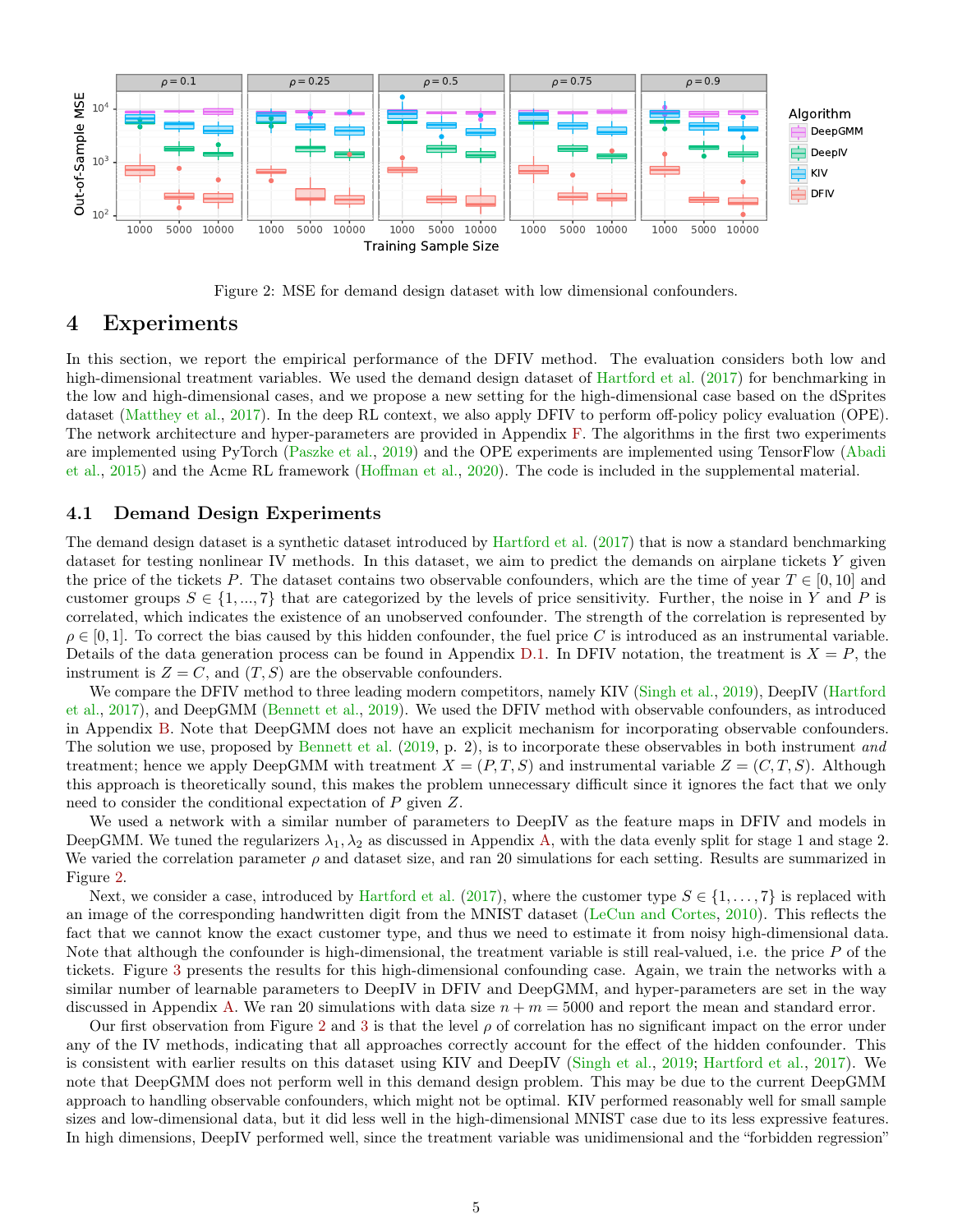

<span id="page-5-0"></span>Figure 3: MSE for demand design dataset with high dimensional observed confounders.



issue did not arise. DFIV performed consistently better than all other methods in both low and high dimensions, which suggests it can stably learn a flexible structural function.

#### 4.2 dSprites Experiments

To test the performance of DFIV methods for a high dimensional treatment variable, we utilized the dSprites dataset [\(Matthey et al.,](#page-7-13) [2017\)](#page-7-13). This is an image dataset described by five latent parameters (shape, scale, rotation, posX and posY). The images are  $64 \times 64 = 4096$ -dimensional. In this experiment, we fixed the shape parameter to heart, i.e. we only used heart-shaped images. An example is shown in Figure [5.](#page-5-1)

From this dataset, we generated data for IV regression in which we use each figure as treatment variable  $X$ . Hence, the treatment variable is 4096-dimensional in this experiment. To make the task more challenging, we used posY as the hidden confounder, which is not revealed to the model. We used the other three latent variables as the instrument variables Z. See Appendix [D.2](#page-11-1) for the detailed data generation process.

We tested the performance of DFIV with KIV and DeepGMM, where the hyperparameters are determined as in the demand design problem. The results are displayed in Figure [4.](#page-5-2) DFIV consistently yields the best performance of all the methods. DeepIV

is not included in the figure because it fails to give meaningful predictions due to the "forbidden regression" issue, as the treatment variable is high-dimensional. The performance of KIV suffers since it lacks the feature richness to express a high-dimensional complex structural function.

#### 4.3 Off-Policy Policy Evaluation Experiments

We apply our IV methods to the off-policy policy evaluation (OPE) problem [\(Sutton and Barto,](#page-8-4) [2018\)](#page-8-4), which is one of the fundamental problems of deep RL. In particular, it has been realized by [Bradtke and Barto](#page-7-16) [\(1996\)](#page-7-16) that 2SLS could be used to estimate a linearly parameterized value function, and we use this reasoning as the basis of our approach. Let us consider the RL environment  $\langle \mathcal{S}, \mathcal{A}, P, R, \rho_0, \gamma \rangle$ , where S is the state space, A is the action space,  $P : \mathcal{S} \times \mathcal{A} \times \mathcal{S} \rightarrow [0, 1]$  is the transition function,  $R : \mathcal{S} \times \mathcal{A} \times \mathcal{S} \times \mathbb{R} \to \mathbb{R}$  is the reward distribution,  $\rho_0 : \mathcal{S} \to [0,1]$  is the initial state distribution, and discount factor  $\gamma \in (0,1]$ . Let  $\pi$  be a policy, and we denote  $\pi(a|s)$  as the probability of selecting action a in stage  $s \in \mathcal{S}$ . Given policy  $\pi$ , the *Q*-function is defined as

<span id="page-5-3"></span>
$$
Q^{\pi}(s, a) = \mathbb{E}\left[\sum_{t=0}^{\infty} \gamma^{t} r_{t} \middle| s_{0} = s, a_{0} = a\right]
$$

with  $a_t \sim \pi(\cdot \mid s_t), s_{t+1} \sim P(\cdot \mid s_t, a_t), r_t \sim R(\cdot \mid s_t, a_t, s_{t+1})$ . The goal of OPE is to evaluate the expectation of the Q-function with respect to the initial state distribution for a given target policy  $\pi$ ,  $\mathbb{E}_{s\sim\rho_0,a|s\sim\pi}[Q^\pi(s,a)]$ , learned from a fixed dataset of transitions  $(s, a, r, s')$ , where s and a are sampled from some potentially unknown distribution  $\mu$  and behavioral policy  $\pi_b(\cdot|s)$  respectively. Using the Bellman equation satisfied by  $Q^{\pi}$ , we obtain a structural causal model of the form [\(1\)](#page-1-4),

$$
r = \overbrace{Q^{\pi}(s,a) - \gamma Q^{\pi}(s',a')}^{i}
$$
\n
$$
r = \overbrace{Q^{\pi}(s,a) - \gamma Q^{\pi}(s',a')}^{i}
$$
\n
$$
+ \underbrace{\gamma (Q^{\pi}(s',a') - \mathbb{E}_{s' \sim P(\cdot|s,a),a' \sim \pi(\cdot|s')}[Q^{\pi}(s',a')])}_{\text{confourder } \varepsilon} + \underbrace{\gamma (Q^{\pi}(s',a'))}_{\text{confourder } \varepsilon} \tag{10}
$$

<span id="page-5-2"></span><span id="page-5-1"></span>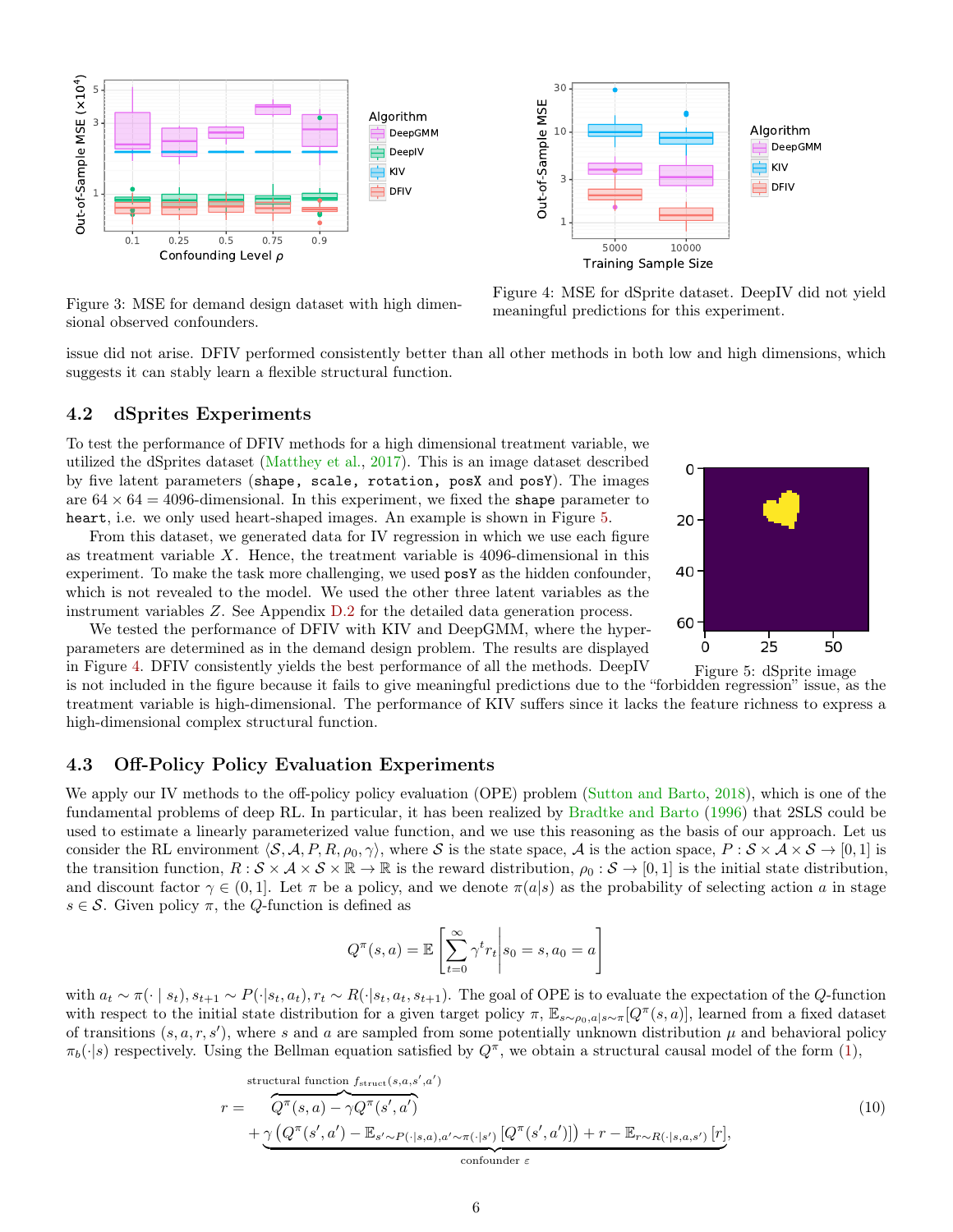

<span id="page-6-3"></span><span id="page-6-2"></span>Figure 6: Error of off-policy policy evaluation.

where  $X = (s, a, s', a'), Z = (s, a), Y = r$ . We have that  $\mathbb{E}[\varepsilon] = 0, \mathbb{E}[\varepsilon|X] \neq 0$ , and Assumption [1](#page-1-1) is verified. Minimizing the loss [\(2\)](#page-2-1) for the structural causal model [\(10\)](#page-5-3) corresponds to minimizing the following loss  $\mathcal{L}_{\text{OPE}}$ 

$$
\mathcal{L}_{\text{OPE}} = \mathbb{E}_{s,a,r} \left[ \left( r + \gamma \mathbb{E}_{s' \sim P(\cdot|s,a), a' \sim \pi(\cdot|s')} \left[ Q^{\pi}(s',a') \right] - Q^{\pi}(s,a) \right)^2 \right], \tag{11}
$$

and we can apply any IV regression method to achieve this. We show that minimizing  $\mathcal{L}_{\text{OPE}}$  corresponds to minimizing the mean squared Bellman error (MSBE), and the detailed DFIV algorithm applied to OPE in Appendix [C.](#page-10-0) Note that MBSE is also the loss minimized by the residual gradient (RG) method proposed in [\(Baird,](#page-7-17) [1995\)](#page-7-17) to estimate Q-functions. However, this method suffers from the "double-sample" issue, i.e. it requires two independent samples of s' starting from the same  $(s, a)$  due to the inner conditional expectation [\(Baird,](#page-7-17) [1995\)](#page-7-17), whereas IV regression methods do not suffer from this issue.

We evaluate DFIV on three BSuite [\(Osband et al.,](#page-7-18) [2019\)](#page-7-18) tasks: catch, mountain car, and cartpole. The original system dynamics are deterministic. To create a stochastic environment, we randomly replace the agent action by a uniformly sampled action with probability  $p \in [0, 0.5]$ . The noise level p controls the level of confounding effect. The target policy is trained using DQN [\(Mnih et al.,](#page-7-19) [2015\)](#page-7-19), and we subsequently generate an offline dataset for OPE by executing the policy in the same environment with a random action probability of 0.2 (on top of the environment's random action probability  $p$ ). We compare DFIV with KIV, DeepIV, and DeepGMM; as well as Fitted Q Evaluation (FQE) [\(Le et al.,](#page-7-20) [2019;](#page-7-20) [Voloshin](#page-8-5) [et al.,](#page-8-5) [2019\)](#page-8-5), a specialized approach designed for the OPE setting, which serves as our "gold standard" baseline [\(Paine](#page-8-6) [et al.,](#page-8-6) [2020\)](#page-8-6). All methods use the same network for value estimation. Figure [6](#page-6-2) shows the absolute error of the estimated policy value by each method with a standard deviation from 5 runs. In catch and mountain car, DFIV comes closest in performance to FQE, and even matches it for some noise settings, whereas DeepGMM is somewhat worse in catch, and significantly worse in mountain car. In the case of cartpole, DeepGMM performs somewhat better than DFIV, although both are slightly worse than FQE. DeepIV and KIV both do poorly across all RL benchmarks.

## 5 Conclusion

We have proposed a novel method for instrumental variable regression, Deep Feature IV (DFIV), which performs two-stage least squares regression on flexible and expressive features of the instrument and treatment. As a contribution to the IV literature, we showed how to adaptively learn these feature maps with deep neural networks. We also showed that the off-policy policy evaluation (OPE) problem in deep RL can be interpreted as a nonlinear IV regression, and that DFIV performs competitively in this domain. In RL problems with additional external confounders, we believe DFIV will be of great value. This work brings the research worlds of deep offline RL and causality from observational data closer.

## References

- <span id="page-6-1"></span>M. Abadi, A. Agarwal, P. Barham, E. Brevdo, Z. Chen, C. Citro, G. S. Corrado, A. Davis, J. Dean, M. Devin, S. Ghemawat, I. Goodfellow, A. Harp, G. Irving, M. Isard, Y. Jia, R. Jozefowicz, L. Kaiser, M. Kudlur, J. Levenberg, D. Mané, R. Monga, S. Moore, D. Murray, C. Olah, M. Schuster, J. Shlens, B. Steiner, I. Sutskever, K. Talwar, P. Tucker, V. Vanhoucke, V. Vasudevan, F. Viégas, O. Vinyals, P. Warden, M. Wattenberg, M. Wicke, Y. Yu, and X. Zheng. TensorFlow: Large-scale machine learning on heterogeneous systems, 2015. URL <http://tensorflow.org/>.
- <span id="page-6-0"></span>J. D. Angrist. Lifetime earnings and the Vietnam era draft lottery: Evidence from social security administrative records. The American Economic Review, 80(3):313–336, 1990.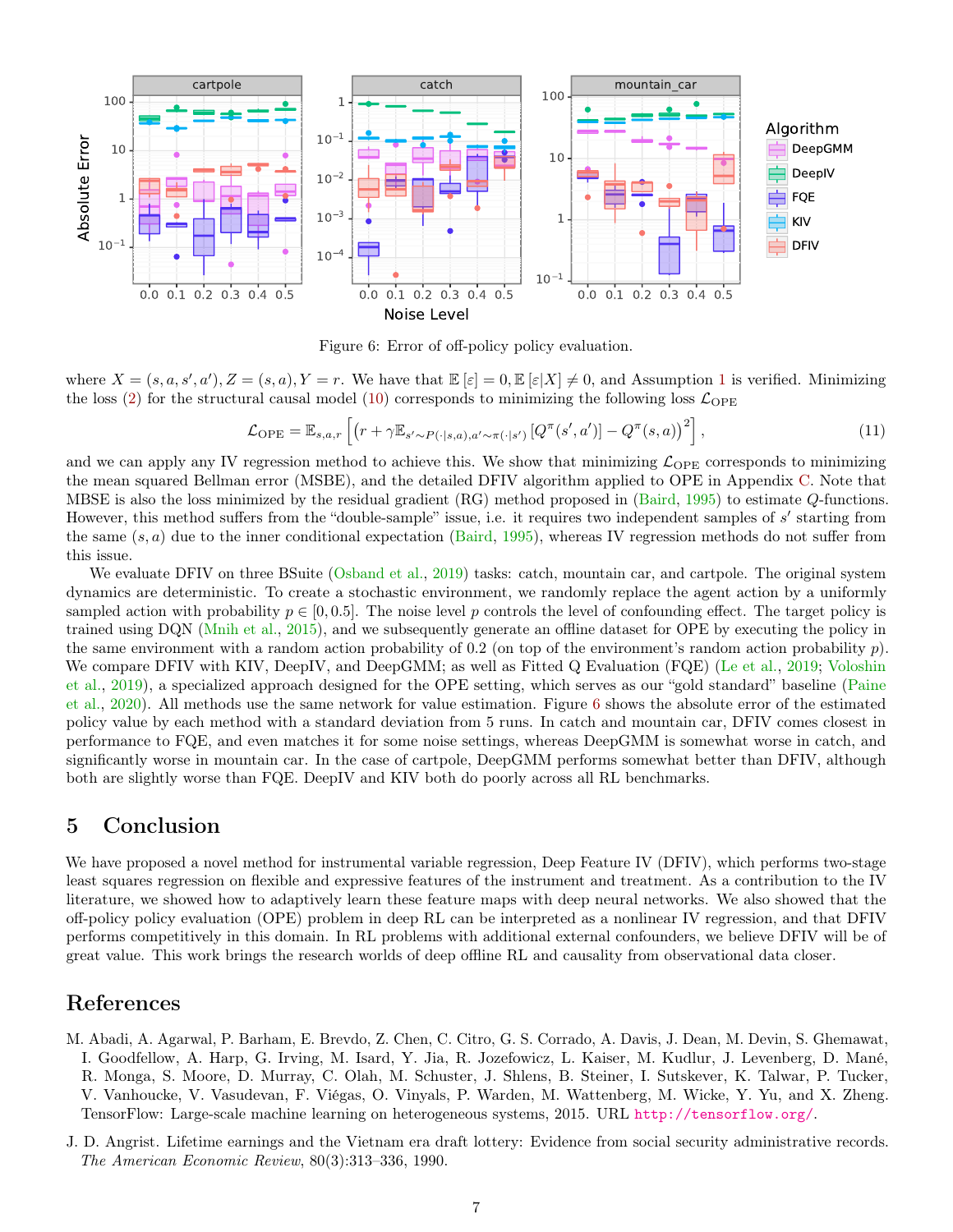- <span id="page-7-8"></span>J. D. Angrist and J.-S. Pischke. *Mostly Harmless Econometrics: An Empiricist's Companion*. Princeton University Press, 1st edition, 2009.
- <span id="page-7-1"></span>J. D. Angrist, G. W. Imbens, and D. B. Rubin. Identification of causal effects using instrumental variables. Journal of the American Statistical Association, 91(434):444–455, 1996.
- <span id="page-7-17"></span>L. Baird. Residual algorithms: Reinforcement learning with function approximation. In Proceedings of the 12th International Conference on Machine Learning, 1995.
- <span id="page-7-11"></span>E. Bareinboim and J. Pearl. Causal inference by surrogate experiments: Z-identifiability. In Proceedings of the 28th Conference on Uncertainty in Artificial Intelligence, page 113–120, 2012.
- <span id="page-7-9"></span>A. Bennett, N. Kallus, and T. Schnabel. Deep generalized method of moments for instrumental variable analysis. In Advances in Neural Information Processing Systems 32, pages 3564–3574. 2019.
- <span id="page-7-0"></span>R. Blundell, J. Horowitz, and M. Parey. Measuring the price responsiveness of gasoline demand: Economic shape restrictions and nonparametric demand estimation. Quantitative Economics, 3:29–51, 2012.
- <span id="page-7-16"></span>S. J. Bradtke and A. G. Barto. Linear least-squares algorithms for temporal difference learning. Machine Learning, 22(1-3): 33–57, 1996.
- <span id="page-7-5"></span>M. Carrasco, J.-P. Florens, and E. Renault. Linear inverse problems in structural econometrics estimation based on spectral decomposition and regularization. In Handbook of Econometrics, volume 6B, chapter 77. 2007.
- <span id="page-7-3"></span>X. Chen and T. M. Christensen. Optimal sup-norm rates and uniform inference on nonlinear functionals of nonparametric IV regression: Nonlinear functionals of nonparametric IV. Quantitative Economics, 9:39–84, 2018.
- <span id="page-7-6"></span>S. Darolles, Y. Fan, J. P. Florens, and E. Renault. Nonparametric instrumental regression. Econometrica, 79(5):1541–1565, 2011.
- <span id="page-7-10"></span>L. P. Hansen. Large sample properties of generalized method of moments estimators. Econometrica, 50(4):1029–1054, 1982.
- <span id="page-7-7"></span>J. Hartford, G. Lewis, K. Leyton-Brown, and M. Taddy. Deep IV: A flexible approach for counterfactual prediction. In Proceedings of the 34th International Conference on Machine Learning, 2017.
- <span id="page-7-14"></span>M. Hoffman, B. Shahriari, J. Aslanides, G. Barth-Maron, F. Behbahani, T. Norman, A. Abdolmaleki, A. Cassirer, F. Yang, K. Baumli, S. Henderson, A. Novikov, S. G. Colmenarejo, S. Cabi, C. Gulcehre, T. L. Paine, A. Cowie, Z. Wang, B. Piot, and N. de Freitas. Acme: A research framework for distributed reinforcement learning. arXiv preprint arXiv:2006.00979, 2020. URL <https://arxiv.org/abs/2006.00979>.
- <span id="page-7-20"></span>H. M. Le, C. Voloshin, and Y. Yue. Batch policy learning under constraints. arXiv preprint arXiv:1903.08738, 2019.
- <span id="page-7-15"></span>Y. LeCun and C. Cortes. MNIST handwritten digit database. 2010. URL <http://yann.lecun.com/exdb/mnist/>.
- <span id="page-7-13"></span>L. Matthey, I. Higgins, D. Hassabis, and A. Lerchner. dSprites: Disentanglement testing sprites dataset. https://github.com/deepmind/dsprites-dataset/, 2017.
- <span id="page-7-21"></span>T. Miyato, T. Kataoka, M. Koyama, and Y. Yoshida. Spectral normalization for generative adversarial networks. In International Conference on Learning Representations, 2018.
- <span id="page-7-19"></span>V. Mnih, K. Kavukcuoglu, D. Silver, A. A. Rusu, J. Veness, M. G. Bellemare, A. Graves, M. Riedmiller, A. K. Fidjeland, G. Ostrovski, S. Petersen, C. Beattie, A. Sadik, I. Antonoglou, H. King, D. Kumaran, D. Wierstra, S. Legg, and D. Hassabis. Human-level control through deep reinforcement learning. Nature, 518(7540):529–533, 2015.
- <span id="page-7-4"></span>K. Muandet, A. Mehrjou, S. K. Lee, and A. Raj. Dual IV: A single stage instrumental variable regression. *arXiv preprint* arXiv:1910.12358, 2019.
- <span id="page-7-12"></span>M. Z. Nashed and G. Wahba. Generalized inverses in reproducing kernel spaces: An approach to regularization of linear operator equations. SIAM Journal on Mathematical Analysis, 5(6):974–987, 1974.
- <span id="page-7-2"></span>W. K. Newey and J. L. Powell. Instrumental variable estimation of nonparametric models. *Econometrica*, 71(5):1565–1578, 2003.
- <span id="page-7-18"></span>I. Osband, Y. Doron, M. Hessel, J. Aslanides, E. Sezener, A. Saraiva, K. McKinney, T. Lattimore, C. Szepesvari, S. Singh, et al. Behaviour suite for reinforcement learning. In International Conference on Learning Representations, 2019.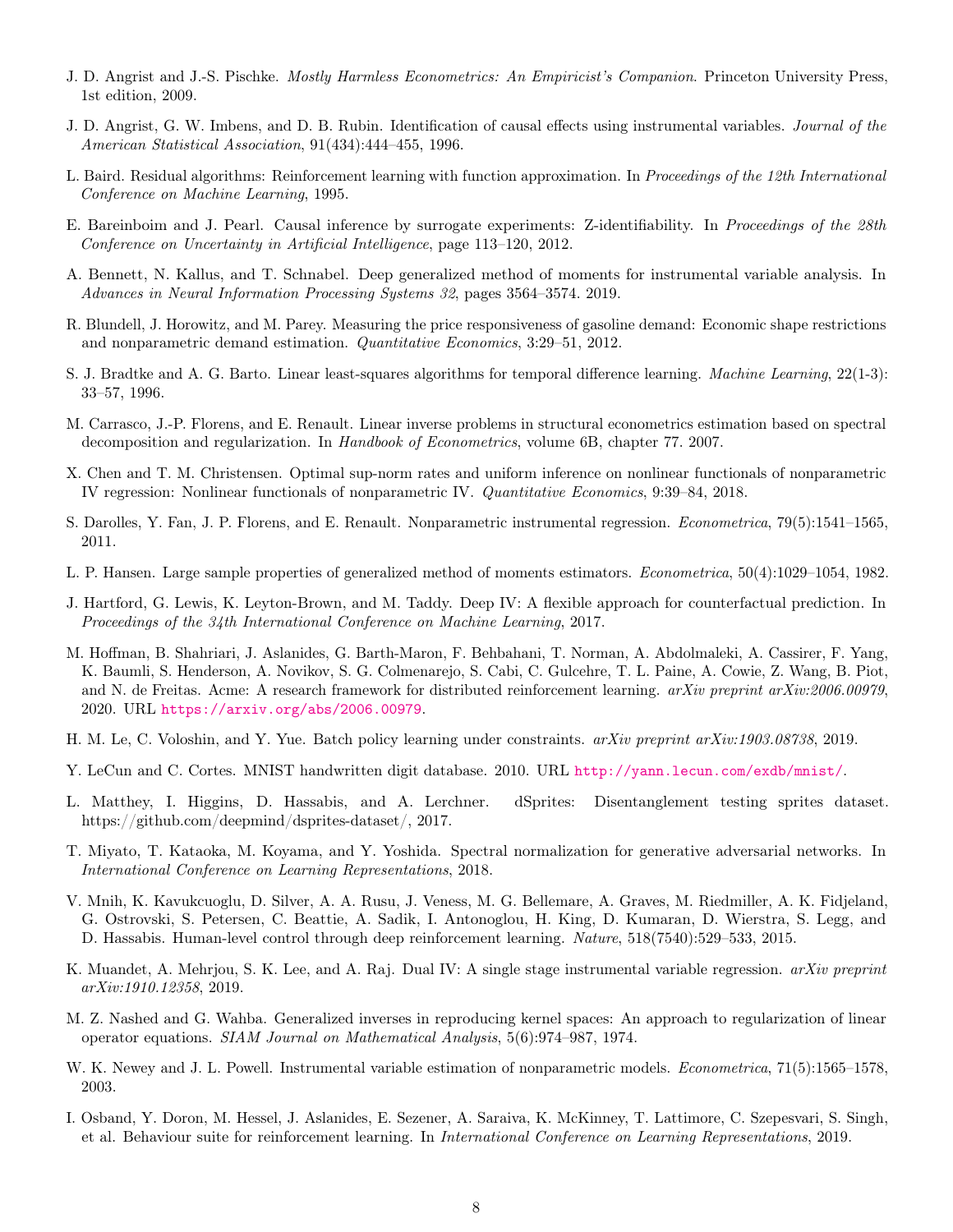- <span id="page-8-6"></span>T. L. Paine, C. Paduraru, A. Michi, C. Gulcehre, K. Zolna, A. Novikov, Z. Wang, and N. de Freitas. Hyperparameter selection for offline reinforcement learning. arXiv preprint arXiv:2007.09055, 2020.
- <span id="page-8-3"></span>A. Paszke, S. Gross, F. Massa, A. Lerer, J. Bradbury, G. Chanan, T. Killeen, Z. Lin, N. Gimelshein, L. Antiga, A. Desmaison, A. Kopf, E. Yang, Z. DeVito, M. Raison, A. Tejani, S. Chilamkurthy, B. Steiner, L. Fang, J. Bai, and S. Chintala. Pytorch: An imperative style, high-performance deep learning library. In Advances in Neural Information Processing Systems 32, pages 8024–8035. 2019.
- <span id="page-8-7"></span>A. Rahimi and B. Recht. Random features for large-scale kernel machines. In Advances in Neural Information Processing Systems 20, pages 1177–1184. 2008.
- <span id="page-8-2"></span>R. Singh, M. Sahani, and A. Gretton. Kernel instrumental variable regression. In Advances in Neural Information Processing Systems 32, pages 4593–4605. 2019.
- <span id="page-8-0"></span>J. H. Stock and F. Trebbi. Retrospectives: Who invented instrumental variable regression? Journal of Economic Perspectives, 17(3):177–194, 2003.
- <span id="page-8-4"></span>R. S. Sutton and A. G. Barto. Reinforcement Learning: An Introduction. The MIT Press, 2018.
- <span id="page-8-5"></span>C. Voloshin, H. M. Le, N. Jiang, and Y. Yue. Empirical study of off-policy policy evaluation for reinforcement learning. arXiv preprint arXiv:1911.06854, 2019.
- <span id="page-8-1"></span>P. Wright. The Tariff on Animal and Vegetable Oils. Investigations in International Commercial Policies. Macmillan Company, 1928.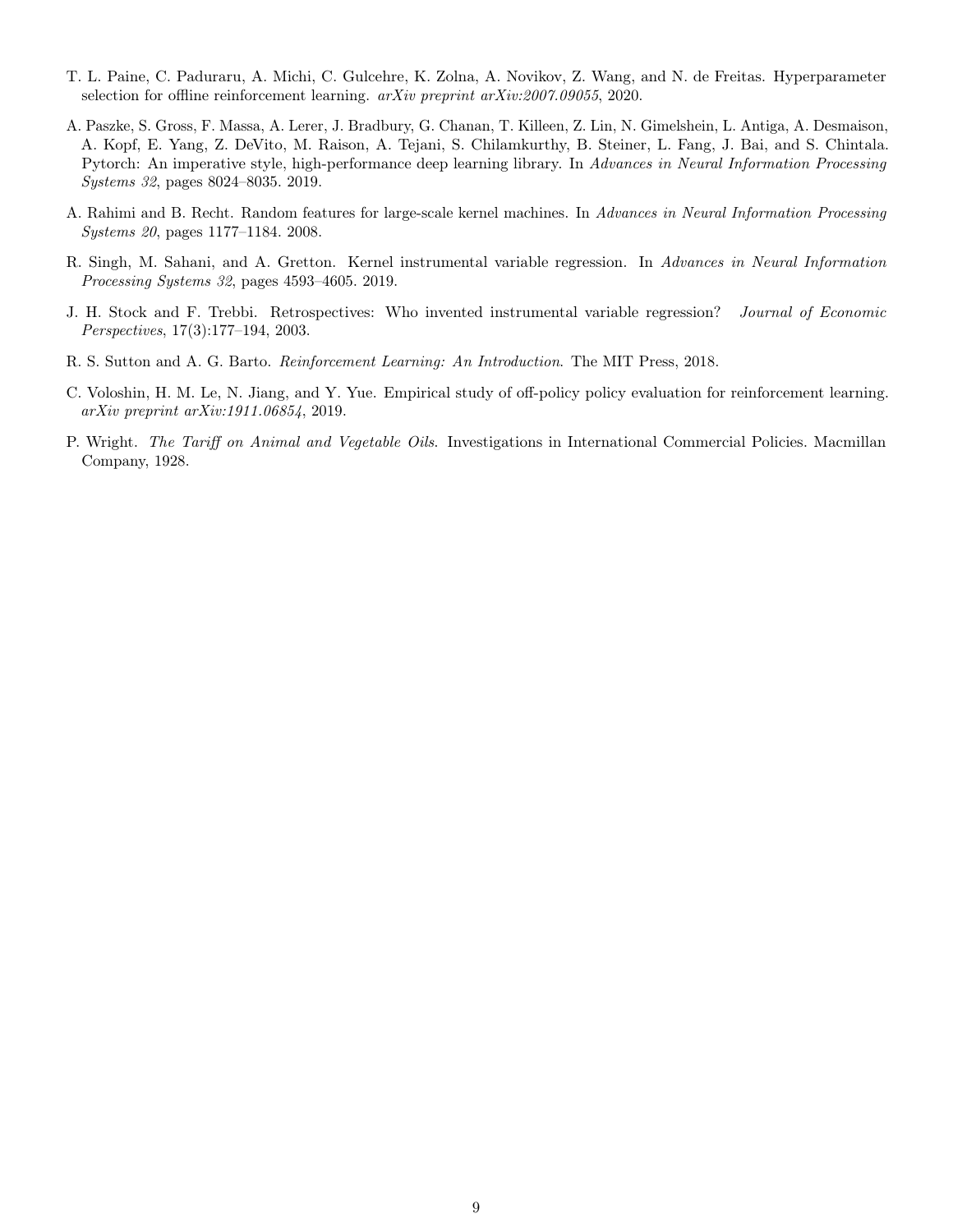<span id="page-9-2"></span>

Figure 7: Causal graph with observable confounder

### <span id="page-9-1"></span>A Hyper-Parameter Tuning

If observations from the joint distribution of  $(X, Y, Z)$  are available in both stages, we can tune the regularization parameters  $\lambda_1, \lambda_2$  using the approach proposed in [Singh et al.](#page-8-2) [\(2019\)](#page-8-2). Let the complete data of stage 1 and stage 2 be denoted as  $(x_i, y_i, z_i)$  and  $(\tilde{x}_i, \tilde{y}_i, \tilde{z}_i)$ . Then, we can use the data not used in each stage to evaluate the out-of-sample performance of the other stage. Specifically, the regularizing parameters are given by

$$
\lambda_1^* = \arg \min \mathcal{L}_{1-\cos}^{(n)}, \quad \mathcal{L}_{1-\cos}^{(n)} = \frac{1}{n} \sum_{j=1}^n \|\psi_{\hat{\theta}_X}(\tilde{x}_i) - \hat{V}^{(m)} \phi_{\hat{\theta}_Z}(\tilde{z}_i)\|^2,
$$
  

$$
\lambda_2^* = \arg \min \mathcal{L}_{2-\cos}^{(n)}, \quad \mathcal{L}_{2-\cos}^{(n)} = \frac{1}{m} \sum_{i=1}^m (y_i - (\hat{\mathbf{u}}^{(n)})^\top \hat{V}^{(m)} \phi_{\hat{\theta}_Z}(\tilde{z}_i))^2,
$$

where  $\hat{\mathbf{u}}^{(n)}, \hat{\mathbf{V}}^{(m)}, \hat{\theta}_{\theta_X}, \hat{\theta}_{\theta_Z}$  are the parameters learned in [\(6\)](#page-2-2) and [\(8\)](#page-3-0).

## <span id="page-9-0"></span>B 2SLS algorithm with observable confounders

In this appendix, we formulate the DFIV method when observable confounders are available. Here, we consider the causal graph given in Figure [7.](#page-9-2) In addition to treatment  $X \in \mathcal{X}$ , outcome  $Y \in \mathcal{Y}$ , and instrument  $Z \in \mathcal{Z}$ , we have an observable confounder  $O \in \mathcal{O}$ . The structural function  $f_{\text{struct}}$  we aim to learn is now  $\mathcal{X} \times \mathcal{O} \to \mathcal{Y}$ , and the structural causal model is represented as

$$
Y = f_{\text{struct}}(X, O) + \varepsilon, \quad \mathbb{E}[\varepsilon] = 0, \quad \mathbb{E}[\varepsilon|X] \neq 0.
$$

For hidden confounders, we rely on Assumption [1.](#page-1-1) For observable confounders, we introduce a similar assumption.

**Assumption 2.** The conditional distribution  $P(X|Z, O)$  is not constant in  $Z, O$  and  $\mathbb{E}[\varepsilon |Z, O] = 0$ .

Following a similar reasoning as in Section [2,](#page-1-0) we can estimate the structural function  $f_{\text{struct}}$  by minimizing the following loss:

$$
\hat{f}_{\text{struct}} = \underset{f \in \mathcal{F}}{\arg \min} \, \tilde{\mathcal{L}}(f), \quad \tilde{\mathcal{L}}(f) = \mathbb{E}_{YZO} \left[ (Y - \mathbb{E}_{X|Z,O} \left[ f(X,O) \right])^2 \right] + \Omega(f).
$$

One universal way to deal with the observable confounder is to augment both the treatment and instrumental variables. Let us introduce the new treatment  $\tilde{X} = (X, O)$  and instrument  $\tilde{Z} = (Z, O)$ , then the loss  $\tilde{\mathcal{L}}$  becomes

$$
\tilde{\mathcal{L}}(f) = \mathbb{E}_{Y\tilde{Z}}\left[\left(Y - \mathbb{E}_{\tilde{X}|\tilde{Z}}\left[f(\tilde{X})\right]\right)^2\right] + \Omega(f),
$$

which is equivalent to the original loss  $\mathcal{L}$ . This approach is adopted in KIV [\(Singh et al.,](#page-8-2) [2019\)](#page-8-2), and we used it here for DeepGMM method [\(Bennett et al.,](#page-7-9) [2019\)](#page-7-9) in the demand design experiment. However, this ignores the fact that we only have to consider the conditional expectation of X given  $Z = (Z, O)$ . Hence, we introduce another approach which is to model  $f(X, O) = \mathbf{u}^\top(\psi(X) \otimes \xi(O))$ , where  $\psi(X)$  and  $\xi(O)$  are feature maps and  $\otimes$  denotes the tensor product defined as  $a \otimes b = \text{vec}(\boldsymbol{a} \boldsymbol{b}^\top)$ . It follows that  $\mathbb{E}_{X|Z,O}[f(X,O)] = \boldsymbol{u}^\top(\mathbb{E}_{X|Z,O}[\psi(X)] \otimes \boldsymbol{\xi}(O))$ , which yields the following two-stage regression procedure.

In stage 1, we learn the matrix  $\hat{V}$  that

$$
\hat{\boldsymbol{V}} = \underset{\boldsymbol{V} \in \mathbb{R}^{d_1 \times d_2}}{\arg \min} \mathcal{L}_1(\boldsymbol{V}) \quad \mathcal{L}_1(\boldsymbol{V}) = \mathbb{E}_{X, Z, O}\left[ \|\boldsymbol{\psi}(X) - \boldsymbol{V}\boldsymbol{\phi}(Z, O)\|^2 \right] + \lambda_1 \|\boldsymbol{V}\|^2,
$$

which estimates the conditional expectation  $\mathbb{E}_{X|Z,O} [\psi(X)]$ . Then, in stage 2, we learn  $\hat{u}$  using

$$
\hat{\boldsymbol{u}} = \argmin_{\boldsymbol{u} \in \mathbb{R}^{d_1}} \mathcal{L}_2(w) \quad \mathcal{L}_2(w) = \mathbb{E}_{Y, Z, O}\left[\|Y - \boldsymbol{u}^\top (\hat{\boldsymbol{V}} \boldsymbol{\phi}(Z, O) \otimes \boldsymbol{\xi}(O))\|^2\right] + \lambda_2 \|\boldsymbol{u}\|^2.
$$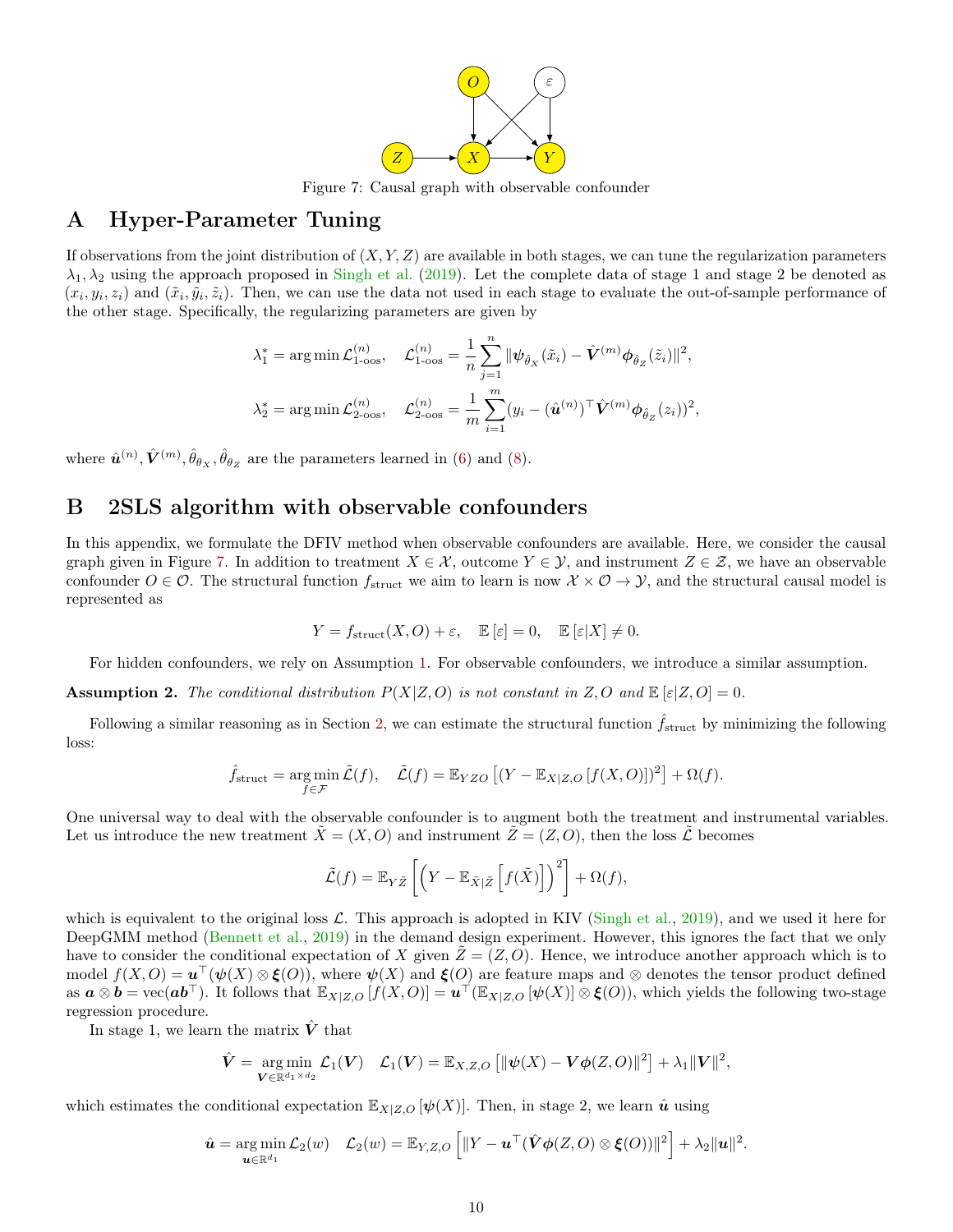Again, both stages can be formulated as ridge regressions, and thus enjoy closed-form solutions. We can further extend this to learn deep feature maps. Let  $\phi_{\theta_Z}(Z, O), \psi_{\theta_X}(X), \xi_{\theta_O}(O)$  be the feature maps parameterized by  $\theta_Z, \theta_X, \theta_O$ , respectively. Using notation similar to Section [3,](#page-2-0) the corresponding DFIV algorithm with observable confounders is shown in Algorithm [2.](#page-10-1) Note that in this algorithm, steps 3, 5, 6 are run until convergence, unlike for Algorithm [1.](#page-3-2)

Algorithm 2 Deep Feature Instrumental Variable with Observable Confounder

<span id="page-10-1"></span>**Input:** Stage 1 data  $(x_i, z_i, o_i)$ , Stage 2 data  $(\tilde{y}_i, \tilde{z}_i, \tilde{o}_i)$ . Initial values  $\hat{\theta}_O, \hat{\theta}_X, \hat{\theta}_Z$ . Regularizing parameters  $(\lambda_1, \lambda_2)$ **Output:** Estimated structural function  $\hat{f}_{struct}(x)$ .

1: while  $\tilde{\mathcal{L}}_2^{(n)}$  has not converged do 2: while  $\tilde{\mathcal{L}}_1^{(m)}$  has not converged do 3: Update  $\hat{\theta}_Z$  by  $\hat{\theta}_Z \leftarrow \hat{\theta}_Z - \alpha \nabla_{\theta_Z} \tilde{\mathcal{L}}_1^{(m)}(\hat{\mathcal{V}}^{(m)}(\hat{\theta}_O, \hat{\theta}_X, \theta_Z), \theta_Z)|_{\theta_Z = \hat{\theta}_Z} \ \setminus \ \text{Stage 1}$ 4: end while 5: Update  $\hat{\theta}_X$  by  $\hat{\theta}_X \leftarrow \hat{\theta}_X - \alpha \nabla_{\theta_X} \tilde{\mathcal{L}}_2^{(n)}(\hat{\boldsymbol{u}}^{(n)}(\hat{\theta}_O, \theta_X, \hat{\theta}_Z), \hat{\theta}_O, \theta_X)|_{\theta_X = \hat{\theta}_X} \ \setminus \ \mathcal{S}^{\text{tage 2}}$ 6: Update ˆθ<sup>O</sup> by ˆθ<sup>O</sup> ← ˆθ<sup>O</sup> − α∇<sup>θ</sup><sup>O</sup> L˜ (n) 2 (uˆ (n) (θO, ˆθX, ˆθZ), θO, ˆθX)| θO=θˆ<sup>O</sup> \\ Stage 2 7: end while 8: Compute  $\hat{\boldsymbol{u}}^{(n)}$  from [\(9\)](#page-3-1) 9: return  $\hat{f}_{\text{struct}}(x) = (\hat{\boldsymbol{u}}^{(n)})^{\top} \boldsymbol{\psi}_{\hat{\theta}_X}(x)$ 

## <span id="page-10-0"></span>C Application of 2SLS to Off-Policy Policy Evaluation

Here we first show that the optimal solution of [\(2\)](#page-2-1) in the OPE problem is equivalent to that of mean squared Bellman error, and then describe how we apply 2SLS algorithm.

We interpret the Bellman equation in [\(10\)](#page-5-3) as IV regression problem, where  $X = (s, a, s', a'), Z = (s, a)$  and  $Y = r$  and

$$
f_{\text{struct}}(s, a, s', a') = Q^{\pi}(s, a) - \gamma Q^{\pi}(s', a').
$$

Let  $\overline{R}(s, a)$  be the conditional expectation of reward given s, a defined as

$$
\bar{R}(s,a) = \mathbb{E}_{r|s,a}[r] = \int rP(s'|s,a)R(r|s,a,s')\mathrm{d} s'\mathrm{d} r.
$$

Then, we can prove that the solutions of [\(11\)](#page-6-3) and MSBE are equivalent. Indeed, we have

$$
\arg\min_{Q^{\pi}} \mathbb{E}_{s,a,r} \left[ \left( r - Q^{\pi}(s,a) + \gamma \mathbb{E}_{s',a'|a,s} \left[ Q^{\pi}(s',a') \right] \right)^{2} \right] / / (11)
$$
\n
$$
= \arg\min_{Q^{\pi}} \mathbb{E}_{s,a,r} \left[ \left( r - \bar{R}(s,a) + \bar{R}(s,a) - Q^{\pi}(s,a) + \gamma \mathbb{E}_{s',a'|a,s} \left[ Q^{\pi}(s',a') \right] \right)^{2} \right]
$$
\n
$$
= \arg\min_{Q^{\pi}} \mathbb{E}_{s,a} \left[ \text{Var}(r|s,a) / / \text{const} \text{ wrt } Q^{\pi}
$$
\n
$$
+ 2\mathbb{E}_{r|s,a} \left[ \left( r - \bar{R}(s,a) \right) \right] \left( \bar{R}(s,a) - Q^{\pi}(s,a) + \gamma \mathbb{E}_{s',a'|a,s} \left[ Q^{\pi}(s',a') \right] \right) / / = 0
$$
\n
$$
+ \left( \bar{R}(s,a) - Q^{\pi}(s,a) + \gamma \mathbb{E}_{s',a'|a,s} \left[ Q^{\pi}(s',a') \right] \right)^{2} \right]
$$
\n
$$
= \arg\min_{Q^{\pi}} \mathbb{E}_{s,a} \left[ \left( \bar{R}(s,a) - Q^{\pi}(s,a) + \gamma \mathbb{E}_{s',a'|a,s} \left[ Q^{\pi}(s',a') \right] \right)^{2} \right]. \tag{12}
$$

In this context, we model  $Q^{\pi}(s, a) = \boldsymbol{u}^{\top} \boldsymbol{\psi}(s, a)$  so that

<span id="page-10-2"></span>
$$
f_{\text{struct}}(s, a, s', a') = \boldsymbol{u}^\top (\boldsymbol{\psi}(s, a) - \gamma \boldsymbol{\psi}(s', a')). \tag{13}
$$

It follows that

$$
\mathbb{E}_{X|z}[f(X)] = \boldsymbol{u}^\top(\boldsymbol{\psi}(s,a) - \gamma \mathbb{E}_{s' \sim P(\cdot|s,a), a' \sim \pi(\cdot|s')}[\boldsymbol{\psi}(s',a')]).
$$

We will model  $\mathbb{E}_{s'\sim P(\cdot|s,a),a'\sim \pi(\cdot|s')}[\psi(s',a')] = V\phi(s,a)$ . In this case, given stage 1 data  $(s_i, a_i, s'_i)$ , stage 1 regression becomes

$$
\hat{\bm{V}}^{(m)} = \argmin_{\bm{V} \in \mathbb{R}^{d_1 \times d_2}} \mathcal{L}_1^{(m)}, \quad \mathcal{L}_1^{(m)} = \frac{1}{m} \sum_{i=1}^m \|\psi(s_i, a_i) - \bm{V}\phi(s'_i, a'_i)\|^2 + \lambda_1 \|\bm{V}\|^2,
$$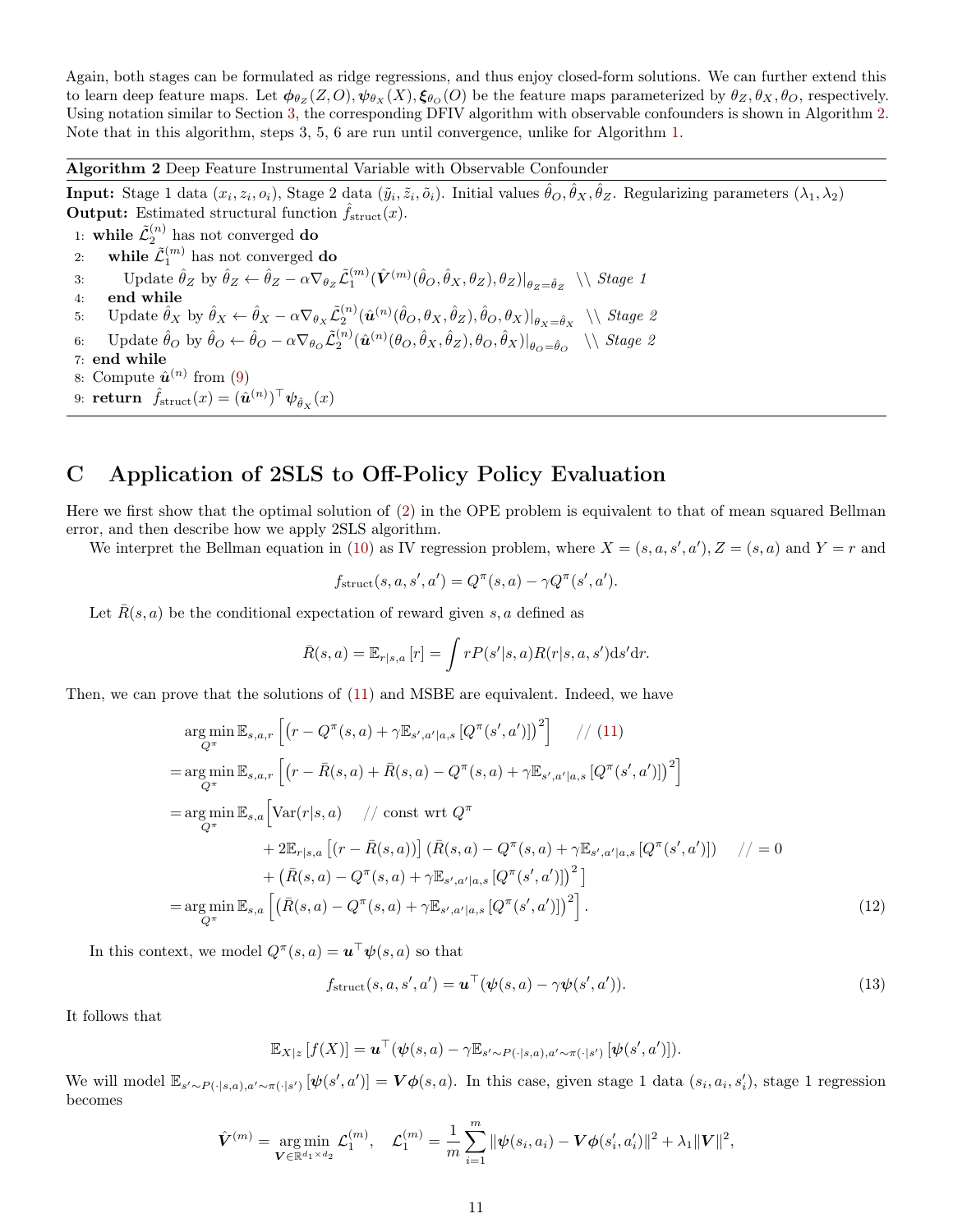where we sample  $a'_i \sim \pi(\cdot | s'_i)$ . However, given the specific form [\(13\)](#page-10-2) of the structural function, stage 2 is slightly modified and requires minimizing the loss

$$
\hat{\boldsymbol{u}}^{(n)} = \argmin_{\boldsymbol{u} \in \mathbb{R}^{d_1}} \mathcal{L}_2^{(n)}, \quad \mathcal{L}_2^{(n)} = \frac{1}{n} \sum_{i=1}^n (\tilde{r}_i - \boldsymbol{u}^\top (\boldsymbol{\psi}(\tilde{s}_i, \tilde{a}_i) - \gamma \hat{\boldsymbol{V}}^{(m)} \boldsymbol{\phi}(\tilde{s}_i, \tilde{a}_i)))^2 + \lambda_2 \|\boldsymbol{u}\|^2,
$$

given stage 2 data  $(\tilde{s}_i, \tilde{a}_i, \tilde{r}_i)$ . We can further learn deep feature maps by parameterized feature maps  $\psi$  and  $\phi$ .

### D Experiment Details

#### <span id="page-11-0"></span>D.1 Details of Demand Design Experiments

Here, we introduce the details of demand design experiments. We follow the procedure in [Singh et al.](#page-8-2) [\(2019\)](#page-8-2). The observations are generated from the IV model,

$$
Y = f_{\text{struct}}(P, T, S) + \varepsilon, \quad \mathbb{E} [\varepsilon | C, T, S] = 0.
$$

Here, Y is sales, P is the treatment variable (price) instrumented by supply cost-shifter C.  $T, S$  are the observable confounder, interpretable as time of year and customer sentiment. The true structural function is

$$
f_{\text{struct}}(P, T, S) = 100 + (10 + P)Sh(T) - 2P,
$$
  

$$
h(t) = 2\left(\frac{(t-5)^4}{600} + \exp(-4(t-5)^2) + \frac{t}{10} - 2\right).
$$

Data is sampled as

$$
S \sim \text{Unif}\{1, ..., 7\}
$$
  
\n
$$
T \sim \text{Unif}[0, 10]
$$
  
\n
$$
C \sim \mathcal{N}(0, 1)
$$
  
\n
$$
V \sim \mathcal{N}(0, 1)
$$
  
\n
$$
\varepsilon \sim \mathcal{N}(\rho V, 1 - \rho^2)
$$
  
\n
$$
P = 25 + (C + 3)h(T) + V
$$

From observations of  $(Y, P, T, S, C)$ , we estimate  $\hat{f}_{struct}$  by several methods. For each estimated  $\hat{f}_{struct}$ , we measure out-of-sample error as the mean square error of  $\hat{f}$  versus true  $f_{\text{struct}}$  applied to 2800 values of  $(p, t, s)$ . Specifically, we consider 20 evenly spaced values of  $p \in [10, 25]$ , 20 evenly spaced values of  $t \in [0, 10]$ , and all 7 values  $s \in \{1, \ldots, 7\}$ .

#### D.2 Data Generation Process in dSprites Experiments

Here, we describe the data generation process for the dSprites dataset experiment. This is an image dataset described via five latent parameters (shape, scale, rotation, posX and posY). The images are  $64 \times 64 = 4096$ -dimensional. In this experiment, we fixed shape parameter to heart, i.e. we only used the heart-shaped images. The other latent parameters take values of scale  $\in [0.5, 1]$ , rotation  $\in [0, 2\pi]$ , pos $\mathbf{X} \in [0, 1]$ , pos $\mathbf{Y} \in [0, 1]$ .

From this dataset, we generate the treatment variable X and outcome Y as follows.

- 1. Uniformly samples latent parameters (scale, rotation, posX, posY).
- 2. Generate treatment variable X as

$$
X = \mathtt{Fig}(\mathtt{scale}, \mathtt{rotation}, \mathtt{posX}, \mathtt{posY}) + \eta.
$$

<span id="page-11-1"></span>3. Generate outcome variable Y as

$$
Y = \frac{\|AX\|_2^2 - 5000}{1000} + 32(\text{posY} - 0.5) + \varepsilon.
$$

Here, function Fig returns the corresponding image to the latent parameters, and  $\eta$ ,  $\varepsilon$  are noise variables generated from  $\eta \sim \mathcal{N}(0.0, 0.1I)$  and  $\varepsilon \sim \mathcal{N}(0.0, 0.5)$ . Each element of the matrix  $A \in \mathbb{R}^{10 \times 4096}$  is generated from Unif $(0.0, 1.0)$  and fixed throughout the experiment. From the data generation process, we can see that X and Y are confounded by  $posY$ . We use the instrumental variable  $Z = (scale, rotation, posX) \in \mathbb{R}^3$ , and figures with random noise as treatment variable X.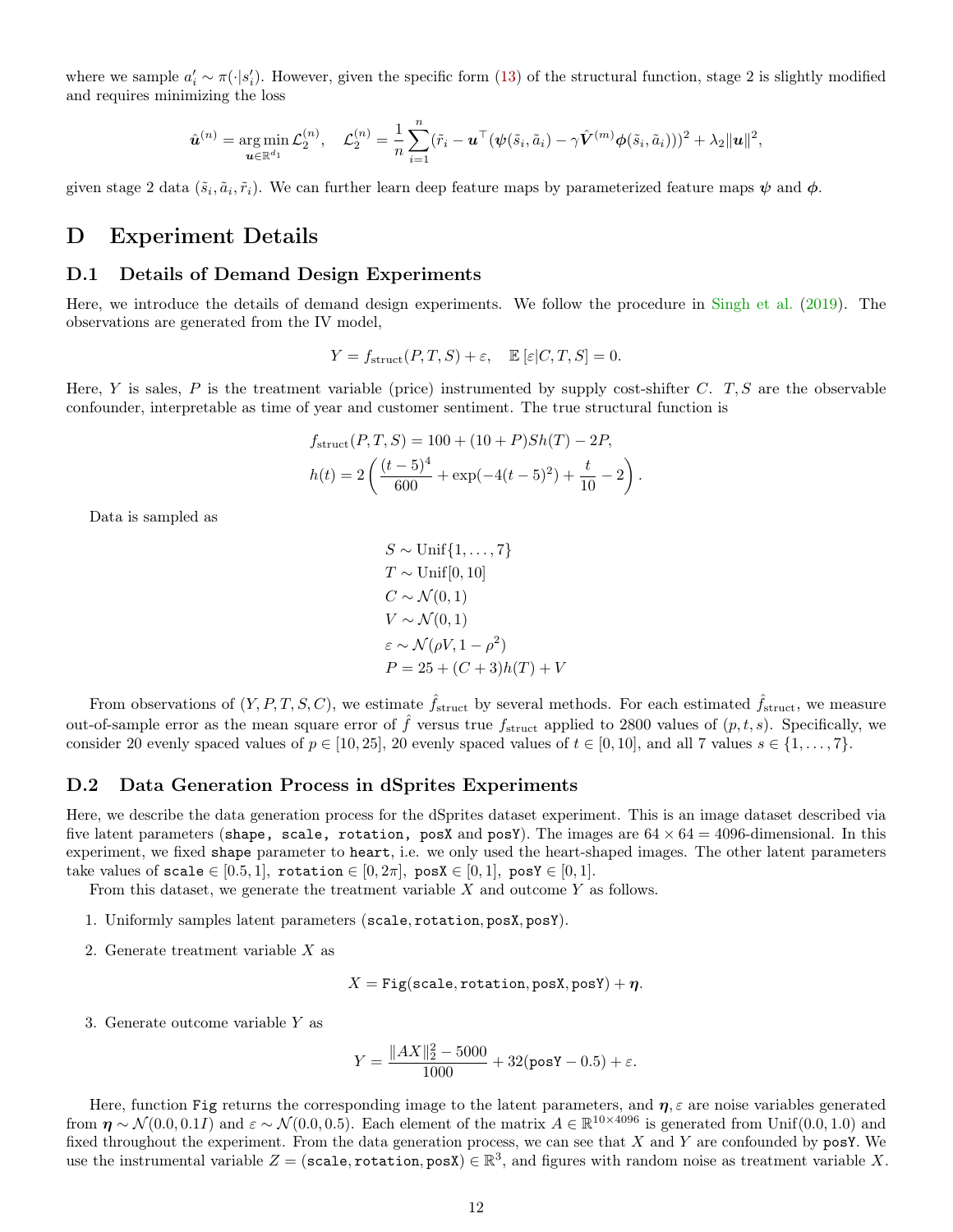

<span id="page-12-1"></span>Figure 8: Learning curve of joint minimization

<span id="page-12-2"></span>Figure 9: Learning curve of DFIV

The variable posY is not revealed to the model, and there is no observable confounder. The structural function for this setting is

$$
f_{\text{struct}}(X) = \frac{\|AX\|_2^2 - 5000}{1000}
$$

We use 588 test points for measuring out-of-sample error, which is generated from the grid points of latent variables. The grids consist of 7 evenly spaced values for posX, posY, 3 evenly spaced values for scale, and 4 evenly spaced values for orientation.

### <span id="page-12-0"></span>E Failure of Joint Optimization

One might want to jointly minimize the loss  $\tilde{\mathcal{L}}_2^{(n)}$ , which is the empirical approximation of  $\mathcal{L}$ . However, this fails to learn the true structural function  $f_{\text{struct}}$ , as shown in this appendix.

Figure [8](#page-12-1) shows the learning curve obtained when we jointly minimize  $\theta_X$  and  $\theta_Z$  with respect to  $\tilde{\mathcal{L}}_2^{(n)}$ , where  $\mathcal{L}_{\text{test}}$  is the empirical approximation of

$$
L_{\text{test}} = \mathbb{E}_X \left[ \| f_{\text{struct}}(X) - (\hat{\boldsymbol{u}}^{(n)})^\top \boldsymbol{\psi}_{\theta_X}(X) \|^2 \right]. \tag{14}
$$

.

We observe in Figure [8](#page-12-1) that the decrease of stage 2 loss does not improve the performance of the learned structural function. This is because the model focuses on learning the relationship between instrument  $Z$  and outcome  $Y$ , while ignoring treatment  $X$ . We can see this from the fact that stage 1 loss becomes large and unstable. This is against the goal of IV regression, which is to learn a causal relationship between  $X$  and  $Y$ .

On the other hand, Figure [9](#page-12-2) shows the learning curve obtained using DFIV. Now, we can see that stage 2 loss matches  $\mathcal{L}_{\text{test}}$ . Also, we can confirm that stage 1 loss stays small and stable.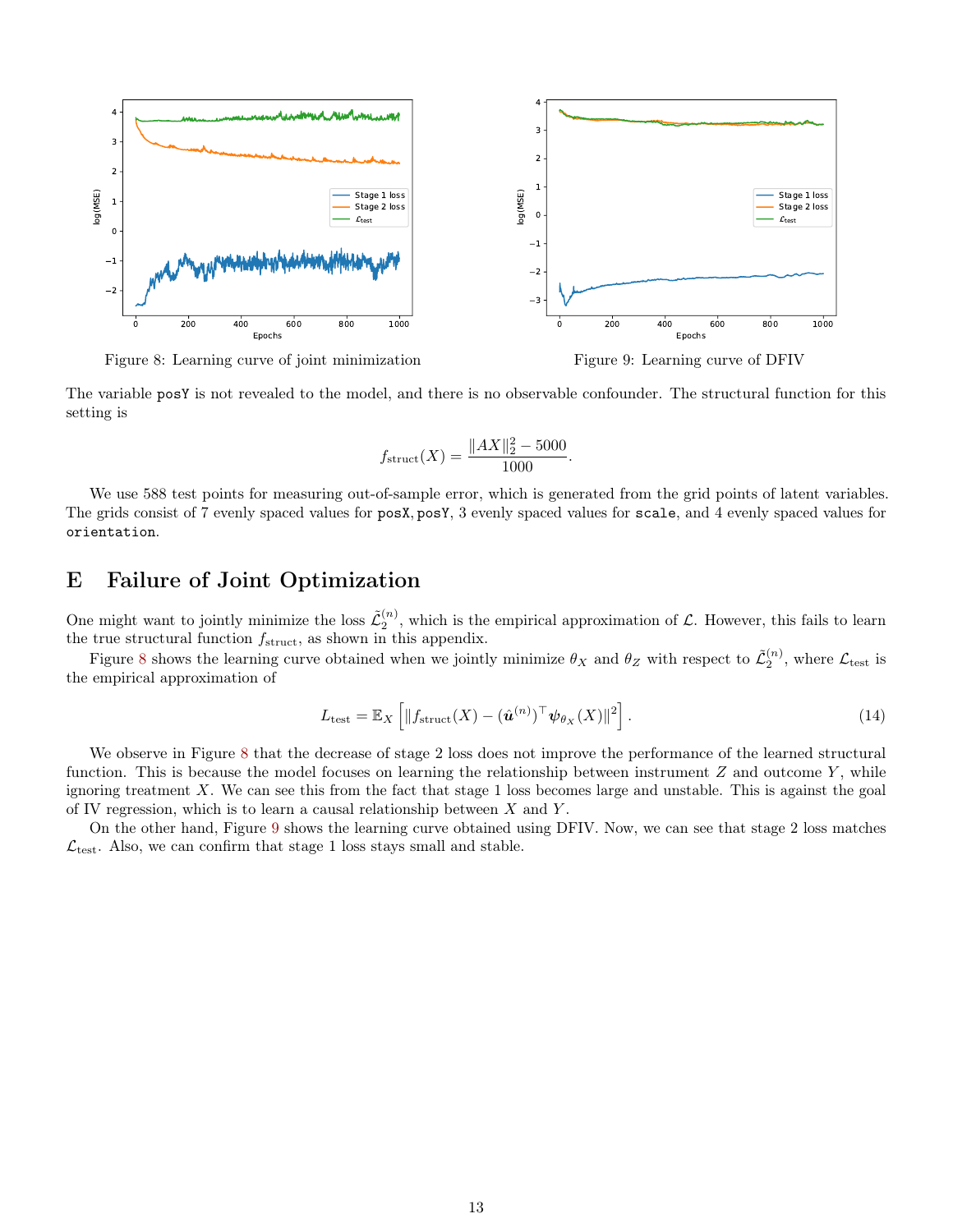<span id="page-13-1"></span>Table 1: Network structures of DeepIV for demand design dataset. For the input layer, we provide the input variable. For the fully-connected layers (FC), we provide the input and output dimensions. For mixture Gaussian output, we report the number of components. Dropout rate is given in the main text.

| <b>Instrument Net</b> |                     |                | <b>Treatment Net</b> |
|-----------------------|---------------------|----------------|----------------------|
| Layer                 | Configuration       | Layer          | Configuration        |
|                       | Input(C, T, S)      |                | Input(P, T, S)       |
| $\mathfrak{D}$        | $FC(3, 128)$ , ReLU | $\mathfrak{D}$ | $FC(3, 128)$ , ReLU  |
| 3                     | Dropout             | 3              | Dropout              |
| 4                     | FC(128, 64), ReLU   | 4              | $FC(128, 64)$ , ReLU |
| 5                     | Dropout             | 5              | Dropout              |
| 6                     | $FC(64, 32)$ , ReLU | 6              | $FC(64, 32)$ , ReLU  |
|                       | Dropout             |                | Dropout              |
| 8                     | MixtureGaussian(10) | 8              | FC(32, 1)            |

<span id="page-13-2"></span>Table 2: Network structures of DFIV for demand design datasets. For the input layer, we provide the input variable. For the fully-connected layers (FC), we provide the input and output dimensions.

| Instrument Feature $\phi_{\theta z}$ |                      |          | Treatment Feature $\psi_{\theta_x}$ |
|--------------------------------------|----------------------|----------|-------------------------------------|
| Laver                                | Configuration        |          | Configuration                       |
|                                      | Input(C, T, S)       | Laver    |                                     |
| $\overline{2}$                       | $FC(3, 128)$ , ReLU  | $\Omega$ | Input(P)                            |
| 3                                    | $FC(128, 64)$ , ReLU |          | $FC(1, 16)$ , ReLU                  |
|                                      | $FC(64, 32)$ , ReLU  |          | FC(16, 1)                           |

| Observable Feature $\xi_{\theta_{\Omega}}$ |                         |  |  |
|--------------------------------------------|-------------------------|--|--|
| Configuration<br>Layer                     |                         |  |  |
|                                            | Input(T, S)             |  |  |
| 2                                          | $FC(2, 128)$ , ReLU     |  |  |
|                                            | FC(128, 64), ReLU       |  |  |
| б                                          | $FC(64, 32)$ , BN, ReLU |  |  |

### <span id="page-13-0"></span>F Network Structures and Hyper-Parameters

Here, we describe the network architecture and hyper-parameters of all experiments. Unless otherwise specified, all neural network-based algorithms are optimized using Adam with learning rate = 0.001,  $\beta_1 = 0.9$ ,  $\beta_2 = 0.999$  and  $\varepsilon = 10^{-8}$ .

**Demand Design** For DeepIV, we used the original structure proposed in [Hartford et al.](#page-7-7) [\(2017\)](#page-7-7), which is described in Table [1.](#page-13-1) We follow the default dropout rate in [Hartford et al.](#page-7-7) [\(2017\)](#page-7-7), which depends on the data size. For DFIV, we used the structure described in Table [2.](#page-13-2) The regularizer  $\lambda_1, \lambda_2$  are both set to 0.1 as a result of the tuning procedure described in Appendix [A.](#page-9-1) For KIV, we used the Gaussian kernel where the bandwidth is determined by the median trick [Singh](#page-8-2) [et al.](#page-8-2) [\(2019\)](#page-8-2). We used random Fourier feature trick [\(Rahimi and Recht,](#page-8-7) [2008\)](#page-8-7) with 100-dimensions. For DeepGMM, we used the same structure as DeepIV but no dropout is applied and the last layer of the Instrument Net is changed to a fully-connected layer which maps 32 dimensions to 1 dimension.

Demand Design with MNIST In this experiment, we use the same feature extractor for MNIST image data, which is given in Table [3.](#page-14-0) For DeepIV, we used the original structure proposed in [Hartford et al.](#page-7-7) [\(2017\)](#page-7-7), which is described in Table [4.](#page-14-1) We follow the default dropout rate in [Hartford et al.](#page-7-7) [\(2017\)](#page-7-7), which depends on the data size. For DFIV, we used the structure described in Table [5.](#page-15-0) The regularizer  $\lambda_1, \lambda_2$  are both set to 0.1 as a result of the tuning procedure described in Appendix [A.](#page-9-1) For KIV, we used the Gaussian kernel where the bandwidth is determined by the median trick and also used random Fourier features with 100-dimensions. For DeepGMM, we used the same structure as DeepIV but no dropout is applied and the last layer of instrument net is changed to a fully connected layer which maps 32 dimensions to 1 dimension.

dSprite experiment In this experiment, For DeepGMM, we used the structure described in Table [6.](#page-15-1) For DFIV, we used the structure described in Table [7.](#page-15-2) The regularizer  $\lambda_1, \lambda_2$  are both set to 0.01 as a result of the tuning procedure described in Appendix [A.](#page-9-1) For KIV, we used the Gaussian kernel where the bandwidth is determined by the median trick. We used random Fourier feature trick [\(Rahimi and Recht,](#page-8-7) [2008\)](#page-8-7) with 100-dimensions.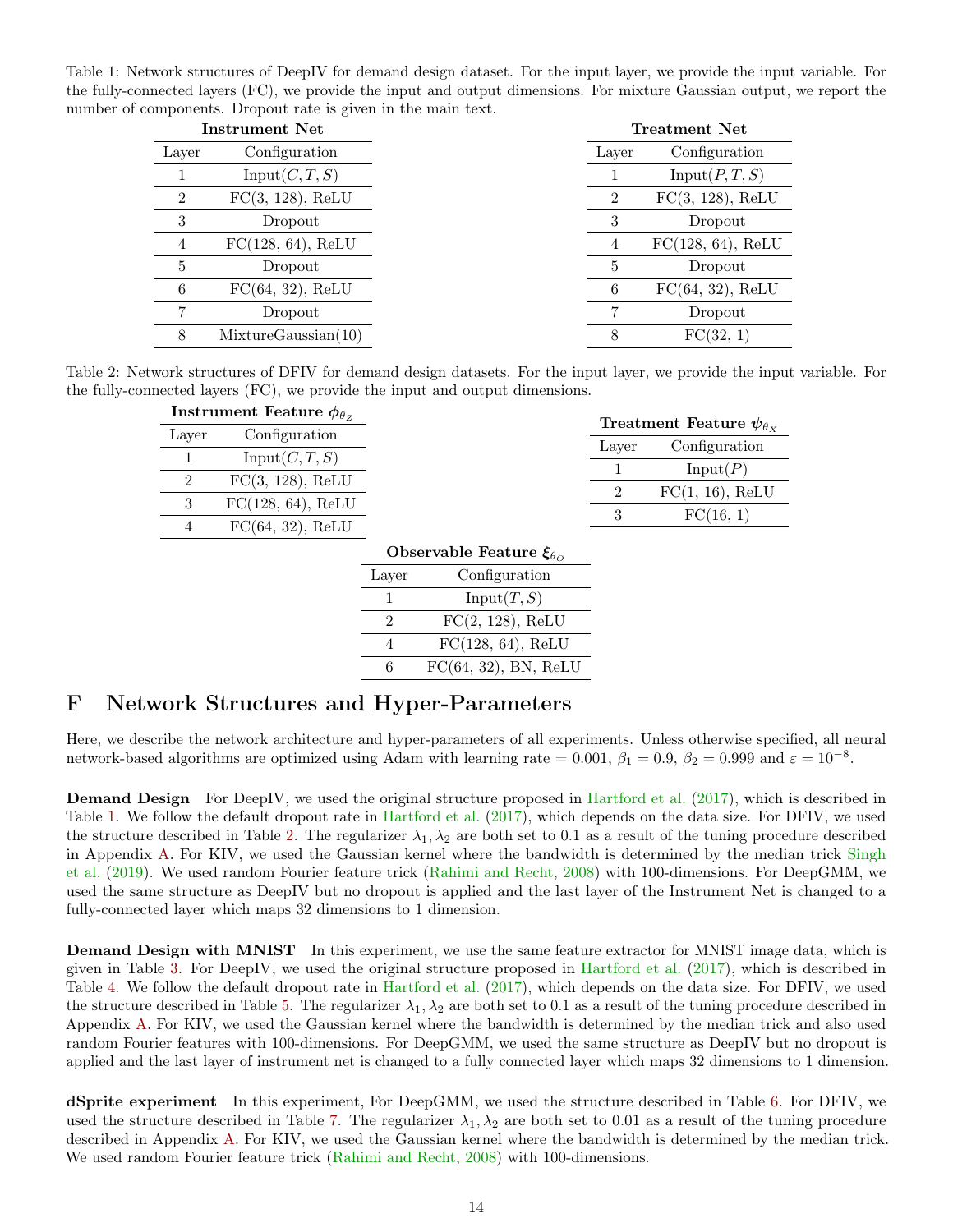<span id="page-14-0"></span>Table 3: Network structures of feature extractor used in demand design experiment with MNIST. For each convolution layer, we list the input dimension, output dimension, kernel size, stride, and padding. For the input layer, we provide the input variable. For the fully-connected layers (FC), we provide the input and output dimensions. For max-pool, we list the size of the kernel. Dropout rate here is set to 0.1. SN denotes Spectral Normalization [\(Miyato et al.,](#page-7-21) [2018\)](#page-7-21).

| ImageFeature   |                                      |  |  |
|----------------|--------------------------------------|--|--|
| Layer          | Configuration                        |  |  |
| 1              | Input(S)                             |  |  |
| $\overline{2}$ | Conv2D $(1, 64, 3, 1, 1)$ , ReLU, SN |  |  |
| 3              | Conv2D (64, 64, 3, 1, 1), ReLU, SN   |  |  |
| 4              | MaxPool(2, 2)                        |  |  |
| 5              | Dropout                              |  |  |
| 6              | $FC(9216, 64)$ , ReLU                |  |  |
| 7              | Dropout                              |  |  |
| 8              | $FC(64, 32)$ , ReLU                  |  |  |

<span id="page-14-1"></span>Table 4: Network structures of DeepIV in demand design with MNIST data. For the input layer, we provide the input variable. For the fully-connected layers (FC), we provide the input and output dimensions. For mixure Gaussian output, we report the number of components. ImageFeature denotes the module given in Table [3.](#page-14-0) Dropout rate is described in the main text.

| Instrument Net |                              |       | <b>Treatment Net</b>         |
|----------------|------------------------------|-------|------------------------------|
| Layer          | Configuration                | Layer | Configuration                |
|                | Input(C, T, ImageFeature(S)) |       | Input(P, T, ImageFeature(S)) |
|                | $FC(66, 32)$ , ReLU          |       | FC(66, 32), ReLU             |
|                | Dropout                      |       | Dropout                      |
|                | MixtureGaussian(10)          |       | FC(32, 1), ReLU              |

OPE experiment In this experiment, For DeepIV, we used the structure described in Table [10.](#page-16-0) For DFIV, we used the structure described in Table [8.](#page-15-3) The regularizer  $\lambda_1, \lambda_2$  are both set to 10<sup>-5</sup> as a result of the tuning procedure described in Appendix [A.](#page-9-1) For KIV, we used the Gaussian kernel where the bandwidth is determined by the median trick. We used random Fourier features [\(Rahimi and Recht,](#page-8-7) [2008\)](#page-8-7) with 100 dimensions. For DeepGMM, we use the structure described in Table [9.](#page-16-1)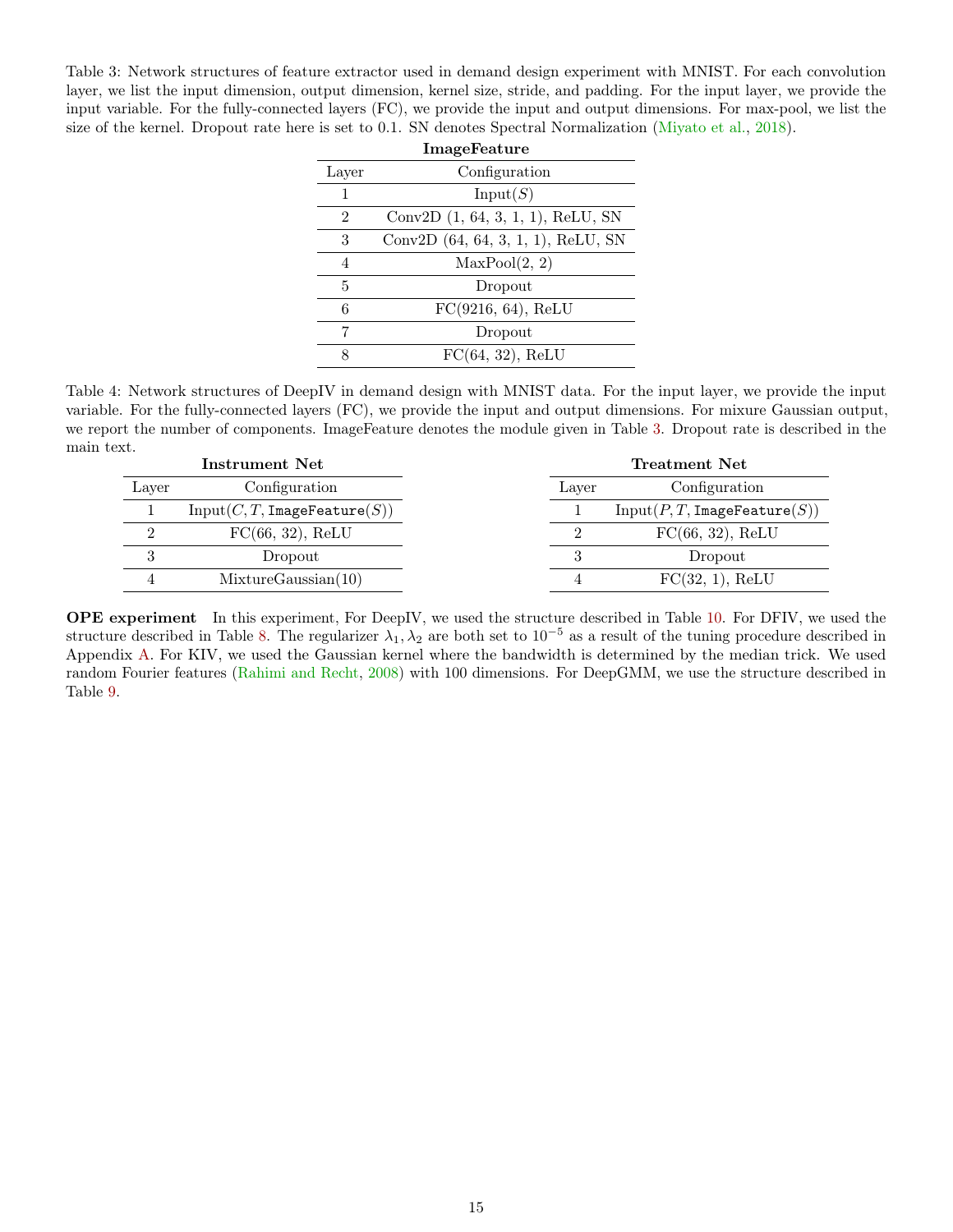<span id="page-15-0"></span>Table 5: Network structures of DFIV in demand design with MNIST. For the input layer, we provide the input variable. For the fully-connected layers (FC), we provide the input and output dimensions. ImageFeature denotes the module given in Table [3.](#page-14-0)

|                | Instrumental Feature $\phi_{\theta z}$ |                |                                               |       | Treatment Feature $\psi_{\theta_x}$ |
|----------------|----------------------------------------|----------------|-----------------------------------------------|-------|-------------------------------------|
|                |                                        |                |                                               | Layer | Configuration                       |
| Layer          | Configuration                          |                |                                               |       | Input(P)                            |
|                | Input(C, T, ImageFeature(S))           |                |                                               | 2     | $FC(1, 16)$ , ReLU                  |
| $\overline{2}$ | $FC(66, 32)$ , BN, ReLU                |                |                                               | 3     | FC(16, 1)                           |
|                |                                        |                |                                               |       |                                     |
|                |                                        |                | Obsevable Feature Net $\xi_{\theta_{\Omega}}$ |       |                                     |
|                |                                        | Layer          | Configuration                                 |       |                                     |
|                |                                        |                | Input(T, ImageFeature(S))                     |       |                                     |
|                |                                        | $\overline{2}$ | $FC(65, 32)$ , BN, ReLU                       |       |                                     |
|                |                                        |                |                                               |       |                                     |

<span id="page-15-1"></span>Table 6: Network structures of DeepGMM in dSprite experiment. For the input layer, we provide the input variable. For the fully-connected layers (FC), we provide the input and output dimensions. SN denotes Spectral Normalization [\(Miyato](#page-7-21) [et al.,](#page-7-21) [2018\)](#page-7-21).

| <b>Instrument Net</b> |                               |       | <b>Treatment Net</b>         |  |
|-----------------------|-------------------------------|-------|------------------------------|--|
| Laver                 | Configuration                 | Layer | Configuration                |  |
|                       | Input(Z)                      |       | Input(X)                     |  |
| 2                     | $FC(3, 256)$ , SN, ReLU       |       | $FC(4096, 1024)$ , SN, ReLU  |  |
| 3                     | $FC(256, 128)$ , SN, ReLU, BN |       | FC(1024, 512), SN, ReLU, BN  |  |
| 4                     | $FC(128, 128)$ , SN, ReLU, BN |       | $FC(512, 128)$ , SN, ReLU    |  |
| 5                     | $FC(128, 32)$ , SN, BN, ReLU  | 5     | $FC(128, 32)$ , SN, BN, Tanh |  |
| 6                     | FC(32, 1)                     | 6     | FC(32,1)                     |  |

<span id="page-15-2"></span>Table 7: Network structures of DFIV in dSprite experiment. For the input layer, we provide the input variable. For the fully-connected layers (FC), we provide the input and output dimensions. SN denotes Spectral Normalization [\(Miyato](#page-7-21) [et al.,](#page-7-21) [2018\)](#page-7-21).

| Instrument Feature $\phi_{\theta z}$ |                               |       | Treatment Feature $\psi_{\theta_x}$ |  |
|--------------------------------------|-------------------------------|-------|-------------------------------------|--|
| Layer                                | Configuration                 | Layer | Configuration                       |  |
|                                      | Input(Z)                      |       | Input(X)                            |  |
| 2                                    | $FC(3, 256)$ , SN, ReLU       | 9     | $FC(4096, 1024)$ , SN, ReLU         |  |
| 3                                    | $FC(256, 128)$ , SN, ReLU, BN |       | FC(1024, 512), SN, ReLU, BN         |  |
|                                      | $FC(128, 128)$ , SN, ReLU, BN |       | FC(512, 128), SN, ReLU              |  |
|                                      | $FC(128, 32)$ , SN, BN, ReLU  |       | FC(128, 32), SN, BN, Tanh           |  |

<span id="page-15-3"></span>Table 8: Network structures of DFIV in OPE experiment. For the input layer, we provide the input variable. For the fully-connected layers (FC), we provide the input and output dimensions.

| Instrument Feature $\phi_{\theta z}$ |                        |       | Treatment Feature $\psi_{\theta_x}$ |
|--------------------------------------|------------------------|-------|-------------------------------------|
| Laver                                | Configuration          |       |                                     |
|                                      | $Input(s, one-hot(a))$ | Laver | Configuration                       |
| $\mathcal{D}$                        | $FC(*, 150), ReLU$     |       | $Input(s, one-hot(a))$              |
|                                      | $FC(150, 100)$ , ReLU  |       | $FC(*, 50), ReLU$                   |
|                                      | FC(100, 50), ReLU      |       | FC(50, 50), ReLU                    |